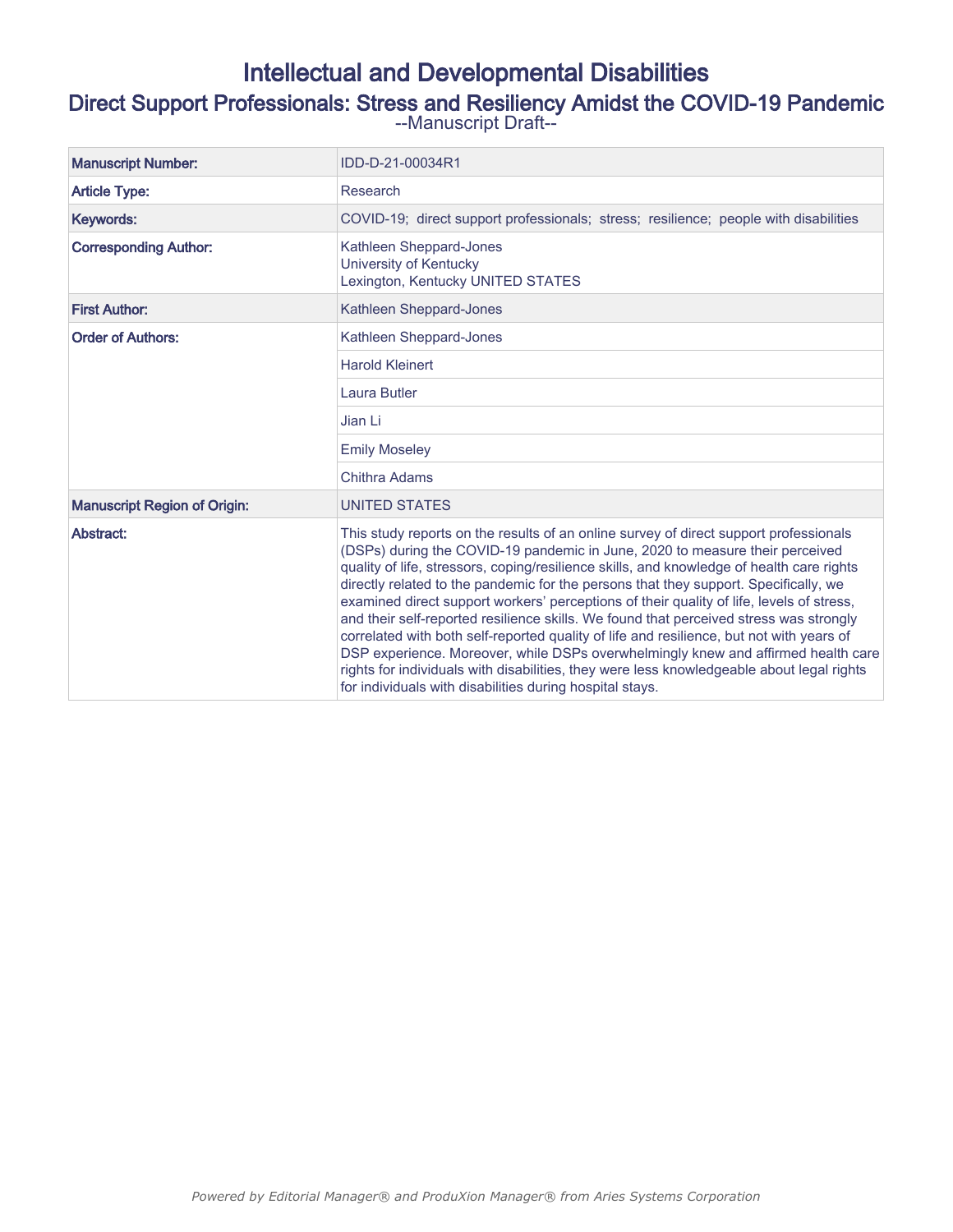**Direct Support Professionals: Stress and Resiliency Amidst the COVID-19 Pandemic**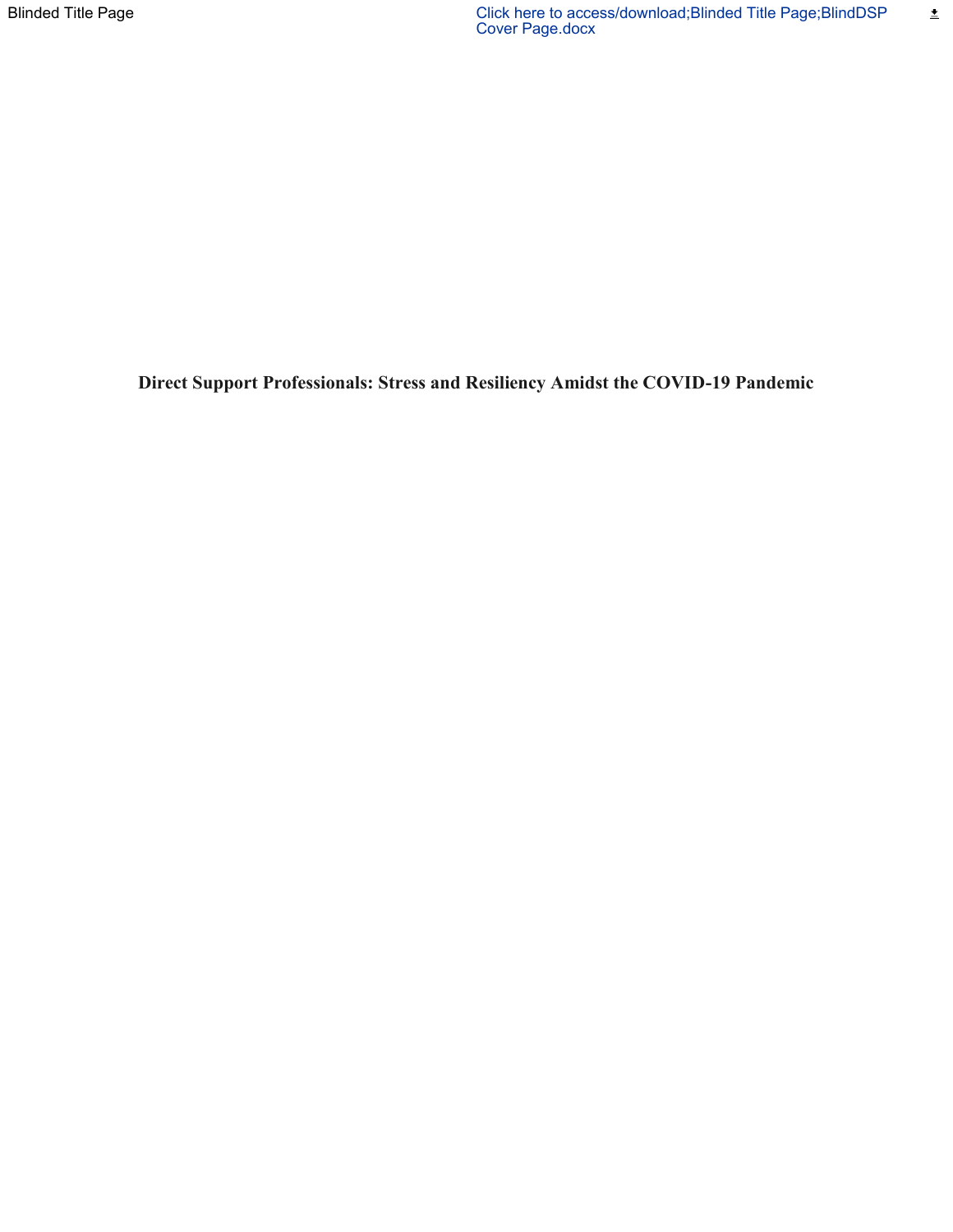#### **Abstract**

This study reports on the results of an online survey of direct support professionals (DSPs) during the COVID-19 pandemic in June, 2020 to measure their perceived quality of life, stressors, coping/resilience skills, and knowledge of health care rights directly related to the pandemic for the persons that they support. Specifically, we examined direct support workers' perceptions of their quality of life, levels of stress, and their self-reported resilience skills. We found that perceived stress was strongly correlated with both self-reported quality of life and resilience, but not with years of DSP experience. Moreover, while DSPs overwhelmingly knew and affirmed health care rights for individuals with disabilities, they were less knowledgeable about legal rights for individuals with disabilities during hospital stays.

Keywords: COVID-19, direct support professionals, quality of life, stress, resilience, people with disabilities

RUNNING HEAD: DSP STRESS AND RESILIENCE DURING COVID-19

1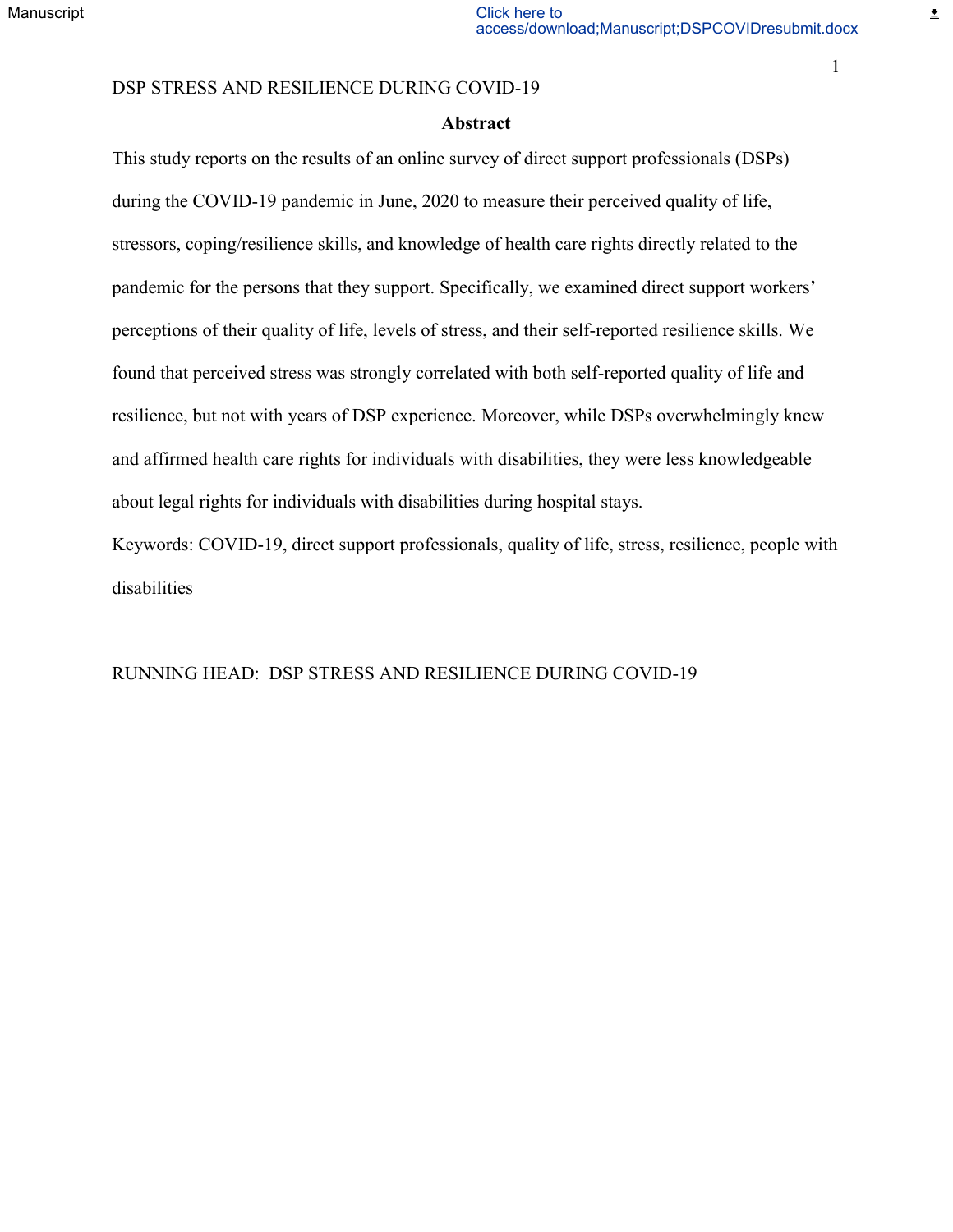#### **Direct Support Professionals: Stress and Resiliency Amidst the COVID-19 Pandemic**

The COVID-19 pandemic has had an unprecedented impact upon the United States and the world. Its impact has been particularly pronounced on individuals with intellectual and developmental disabilities and the people who assist them, including direct support workers (DSPs) (Ervin & Hobson-Garcia, 2020; Nygren & Lulinski, 2020; Thompson & Nygren, 2020). Unfortunately, even before the onset of the pandemic, DSPs have frequently experienced high levels of job stress and burn-out, affecting both their professional and personal quality of life (QOL) (Gray-Stanley & Muramatsu, 2011; Keesler & Troxel, in press).

Bradley (2020) has noted several impacts on direct support workers as a result of the COVID-19 pandemic that bear directly upon job-related stress, including increased shifts for many staff, especially those in residential services, the re-assignment of staff to other responsibilities, and a shortage of staff at times as a result of other staff having to go into quarantine. Hewitt et al. (2020) confirmed and expanded Bradley's observations in a national survey of 9,000 direct support workers in April and May of 2020. They found that a full 54% of the respondents reported working extra hours as a result of the pandemic, with one-fourth (25%) of all respondents noting that they were working at least 16 additional hours or more weekly, and 26% reporting that their agency was short-staffed. While turnover has always been issue in the DSP workforce (due in part to low wages, benefits and lack of recognition – see Bogenschutz et al., 2014), the pandemic has appeared to accelerate this, with 42% of respondents reporting that they knew of a DSP who left the workforce as a direct result of the pandemic. The extent to which the pandemic is impacting DSP turnover, and the stability of this critical workforce, is itself an important issue. In a follow-up survey of approximately 9,000 DSPs conducted later in the pandemic (November, 2020- January 2021), Hewitt (2021) noted that 44% of participating DSPs continued to report working additional hours, with 43% also noting that they were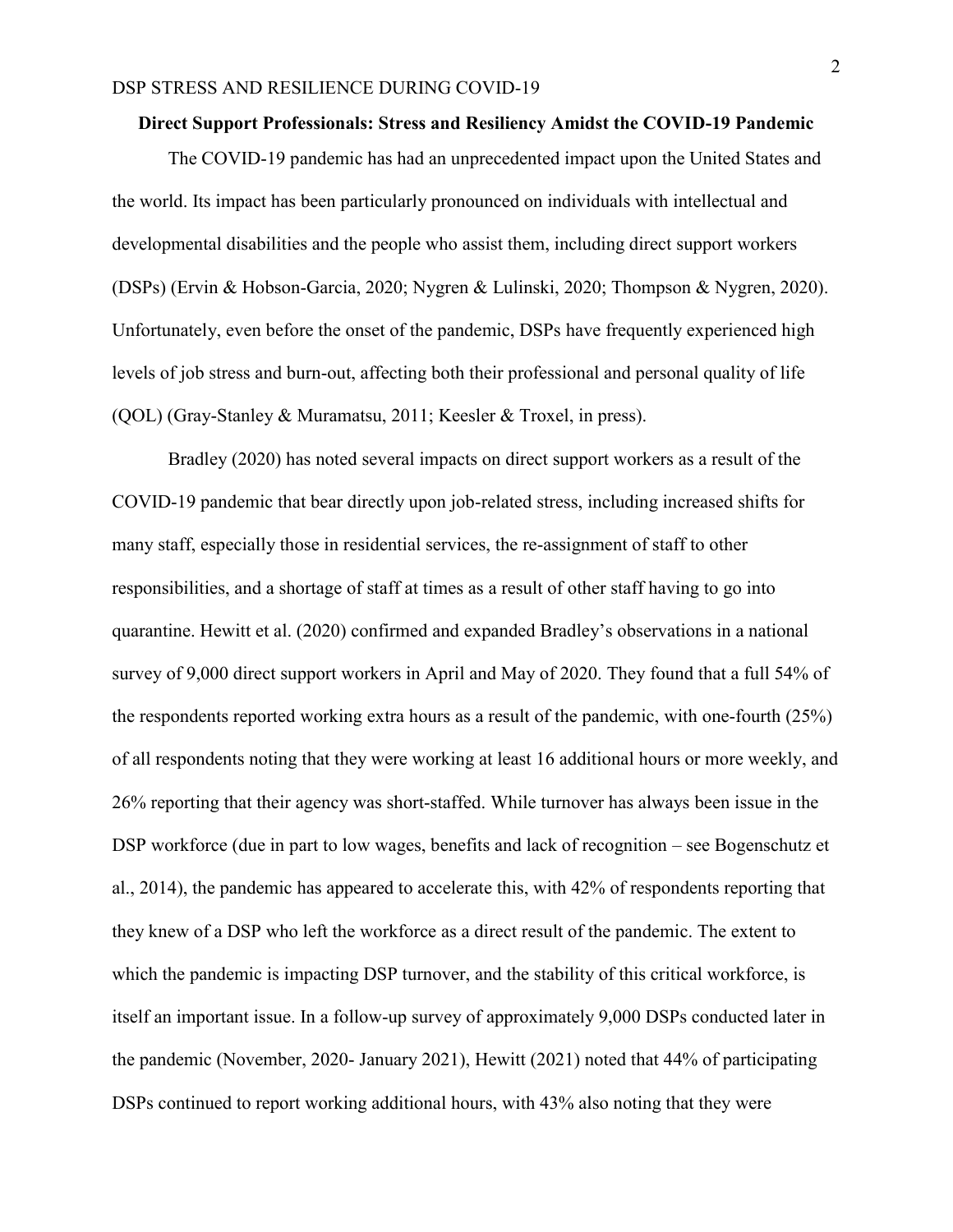performing additional duties. In this follow up survey, 40% of the DSPs indicated that their work-life status was worse than before the pandemic, with 14% indicating that their work-life status was now 'much worse.'

In a qualitative study of DSP experiences and needs during the early months of the pandemic, Embregts et al. (2020) documented a number of pandemic-related stressors, including a heightened awareness and sense of responsibility for the vulnerability of the people that they supported, sadness that the individuals they supported were unable to see their families, a fear for their own safety in the pandemic, and daily work schedules filled with increased medical and prevention-related tasks. DSPs in this study also noted their use of specific coping or resiliency skills such as reflection, a focus on what is truly essential in their lives, and creative problemsolving in their work as a result of the pandemic.

Only a few studies have focused on the relationship of DSPs coping/resilience skills and stress; the COVID-19 pandemic has only added to the critical importance of addressing this topic. Noonan and Hastings (2009) examined the relationship of a resilience curriculum to DSP perceived job stress and psychological well-being. While their curriculum did not reduce jobrelated stress, it did impact DSP ratings of their well-being. Keesler and Troxel (in press) examined the relationship between self-care, resilience, and self-care behaviors, DSPs' professional quality of life was affected both by their self-care behaviors and their resiliency skills, with resilience specifically moderating the relationship between self-care behaviors and secondary traumatic experiences. Resilience may thus play a very important role in dealing with the stress of a world-wide pandemic, which certainly could be considered, at the very minimum, a secondary traumatic experience.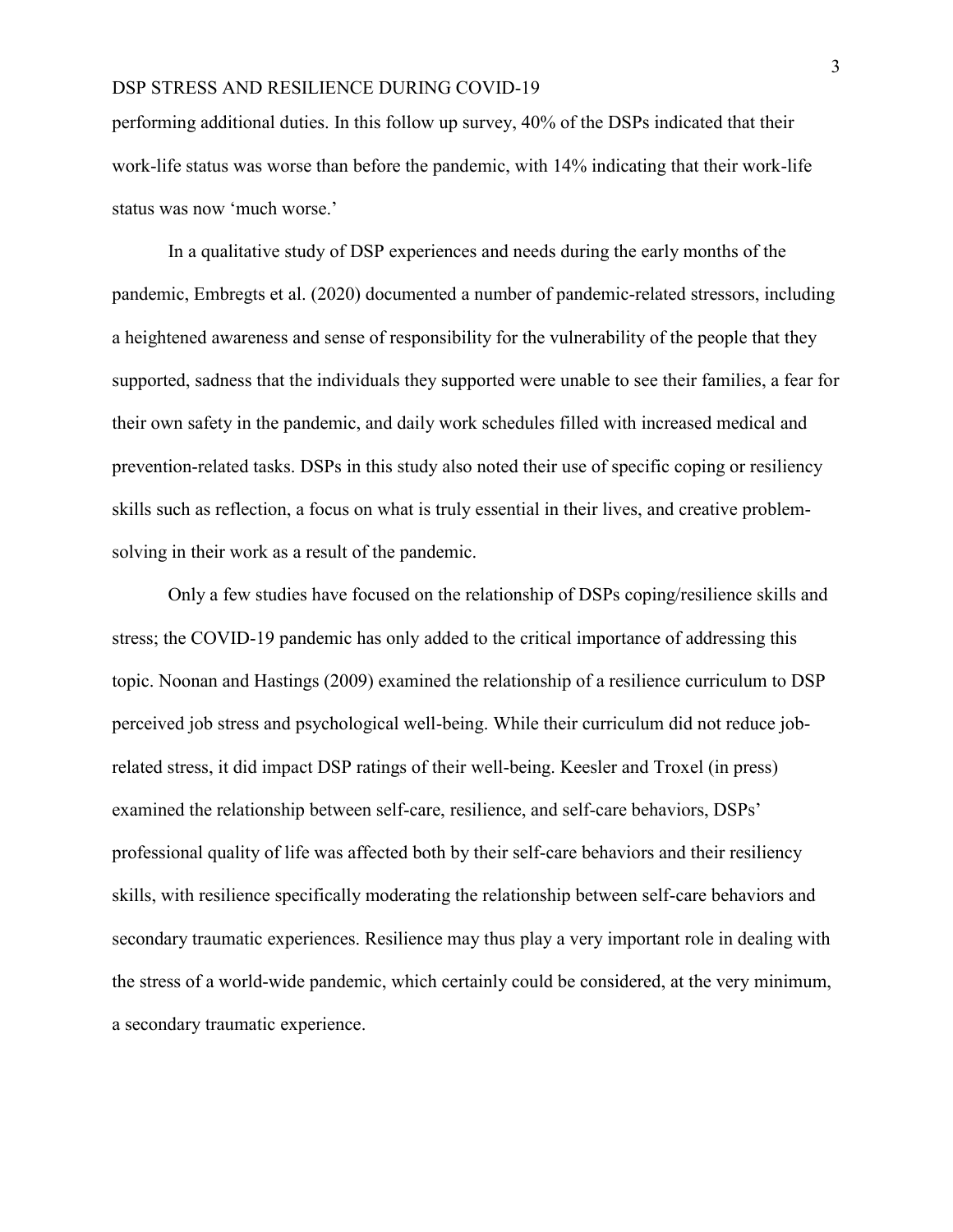Finally, given the substantial evidence that DSPs have had to assume additional job responsibilities related to the pandemic (Hewitt et al., 2020; Hewitt, 2021), we were interested if more experienced DSPs would perceive less pandemic-related stress than DSPs who were newer to their positions, and who may still be learning critical on-the-job skills. This mixed methods study extends this work by 1) considering direct support workers' perceptions of their quality of life during the pandemic through both objective and qualitative measures; 2) examining their self-reported resilience skills; 3) examining DSPs perceived levels of stress during the pandemic; and 4) determining if their reported levels of stress were related to their self-reported resilience skills, their years of experience, and their QOL self-perceptions. We hypothesized that perceived stress would be inversely related to resiliency skills, years of experience as a DSP, and perceived, overall quality of life. We used a snapshot in time methodology, conducting a survey of DSPs in one midwestern state in early summer 2020, near the start of the pandemic in the U.S. As a secondary question, we also examined the extent to which DSPs are knowledgeable of the health care rights of individuals with disabilities most relevant to the pandemic. We did not hypothesize about DSPs level knowledge of health care rights, but were simply interested in the extent to which DSPs had the health care knowledge needed for their work in a world-wide pandemic.

#### **Methods**

Researchers designed an online survey to measure DSPs perceived quality of life, stressors, coping/resilience skills, and knowledge of healthcare rights directly related to the pandemic for the persons that they support. Upon IRB approval of this research, DSPs who were at least 18 years old and who supported an individual(s) with a disability were eligible to complete the survey which was available in June 2020, approximately three months after states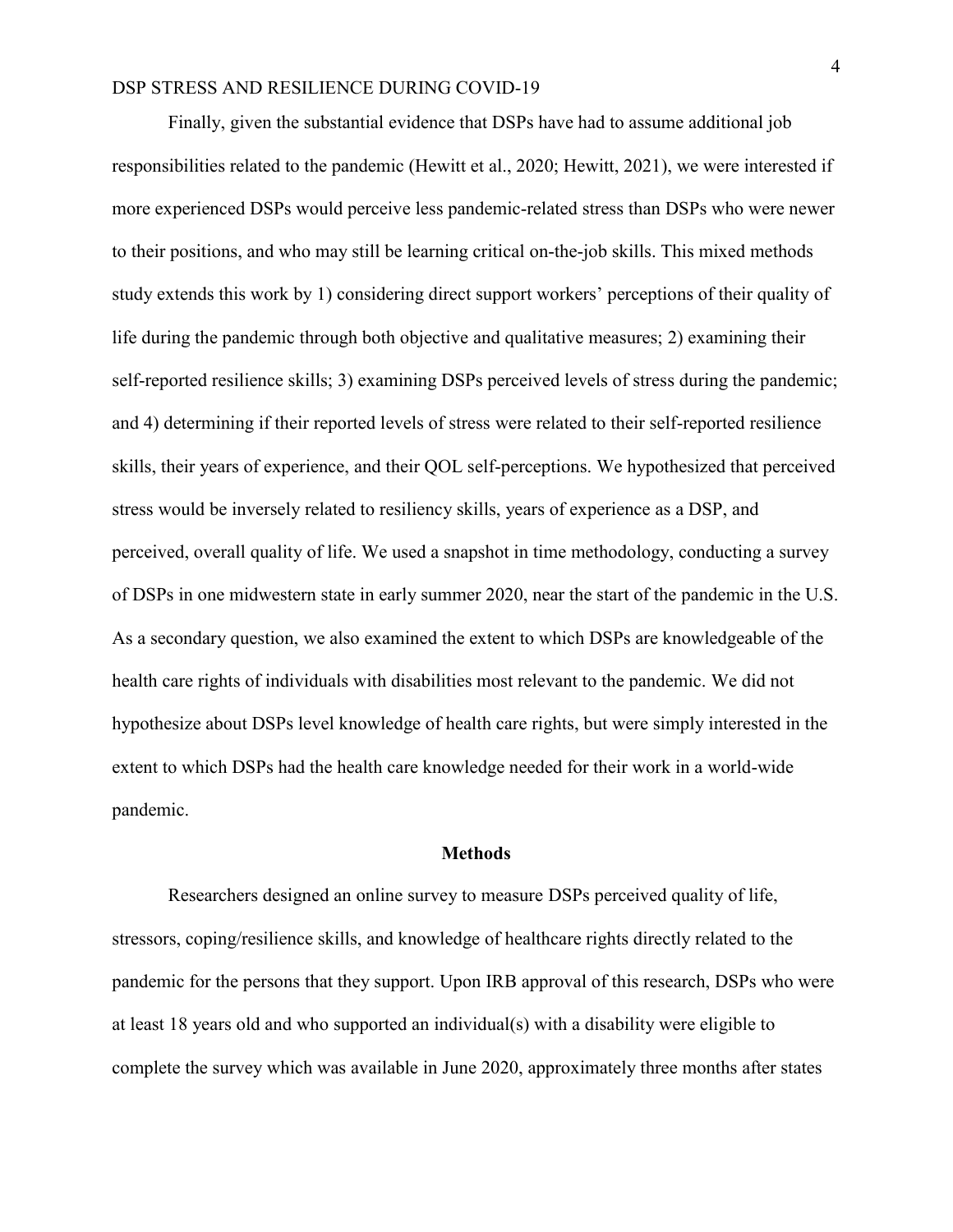began issuing a variety of stay at home orders. The survey remained open for 6 weeks. The state developmental disabilities agency shared the survey through a state-maintained DSP email list. A nominal electronic gift card was offered as incentive.

#### *Measures*

*Perceived Stress*: Participants' stress was measured using the *Perceived Stress Scale* (Hewitt et al., 1992), an 11-item instrument that asks respondents to report how frequently during the previous month they had encountered or dealt with stressful life events. The items were rated on a 5-point Likert scale (i.e.,  $1 = never$ ,  $2 = rarely$ ,  $3 = occasionally$ ,  $4 = often$ ,  $5 =$ *always*). Positively stated items indicate effective coping for a particular type of stressful event (e.g., "How often have you felt that things were going your way?") were reversed to indicate higher stress levels. The scoring metric for negatively stated items (e.g., "How often have you felt that you were unable to control the important things in life?") remained as is. The item scores were summed, and the possible range for the scale was 11–55, with lower scores indicating greater stress. The internal consistency reliability of the perceived stress scale as measured by Cronbach's alpha for this study was .88.

*Resilience*. The *Brief Resilience Scale (BRCS)* (Smith et al., 2008) is a six-item measure designed to measure individuals' ability to recover effectively from stressful or difficult events. Each item (e.g., "I tend to bounce back quickly after hard times"; "It is hard for me to snap back when something bad happens") is self-rated on a five-point scale with participants asked to rate how well they agree or disagree with each of the statements, with negatively phrased statements reverse-coded. The ratings for each item are summed, with a possible range of scores from 6 to 30, with higher scores indicating increased resilience. The internal consistency reliability of the resilience coping scale as measured by Cronbach's alpha was .87.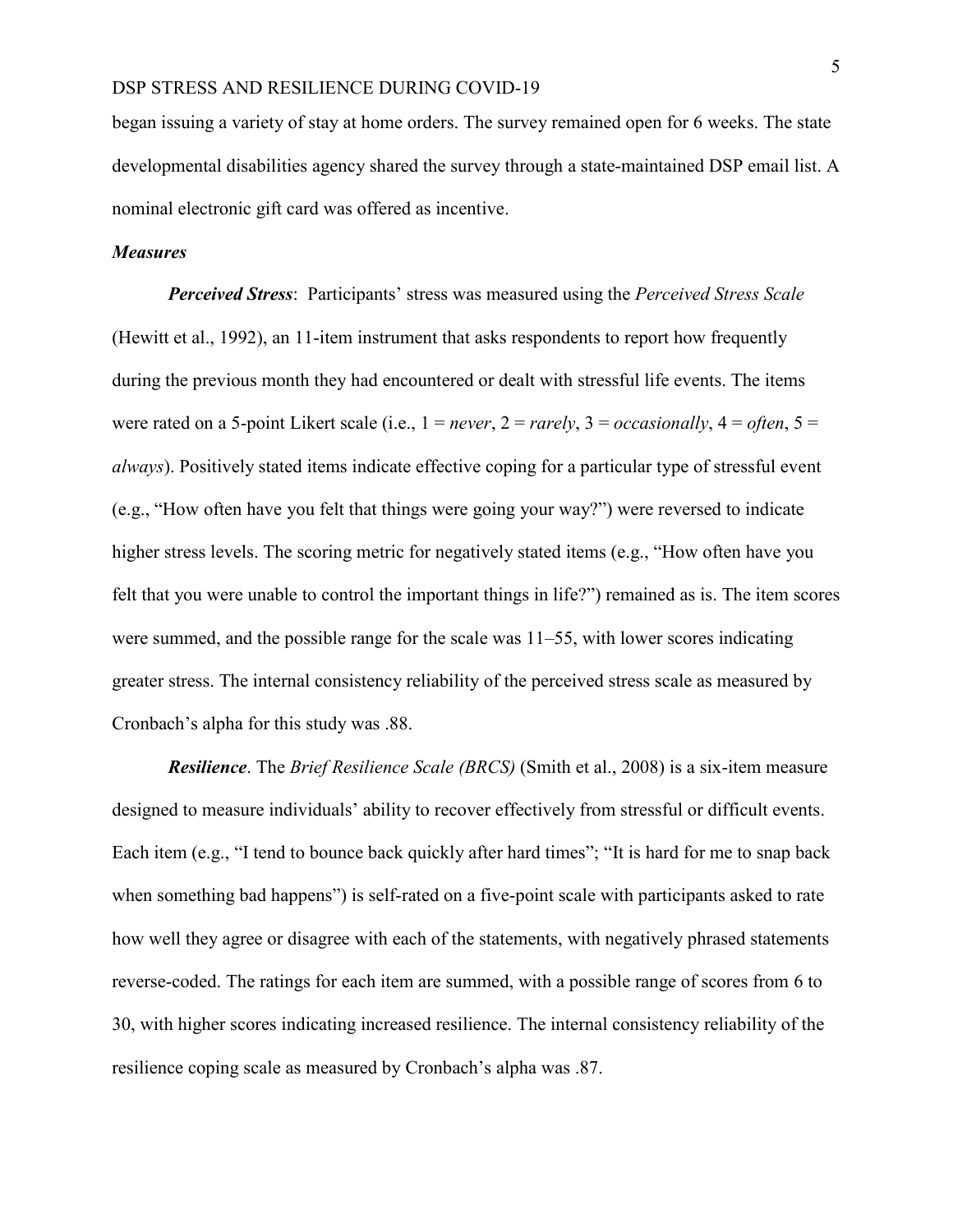*Perceived Quality of Life*. Participants were asked to rate the extent to which their life is fulfilling (satisfying) in seven areas that occur in daily life (i.e., social life, family life, hobbies/recreational, educational development, daily living, romantic experience, and expectations/hope for the future) on a Likert scale ranging from 1-7, where 1 represents *totally unsatisfying* and 7 is *completely satisfying*. The ratings for each item were summed, thus, total scores on this measure could range between 7 and 49. The internal consistency reliability of the QOL scale as measured by Cronbach's alpha was .92.

*Knowledge Scale*. To measure knowledge and concern with health care rights for the people that they serve, we asked DSPs to rate their knowledge of and concern across six areas of healthcare access and rights of people with disabilities which are relevant to COVID-19 (e.g. "People with disabilities have the right to get care just like everyone else;" "State Medicaid Programs must now pay for any help people might need from attendants while they are in the hospital"). For each of the items, we used a four-point scale: 1 (*I don't know about this right*); 2 (*I might know about this right*); 3 (*I know but don't care about this right*); and 4 (*I know and care about this right*). The items were summed, and the knowledge scale scores could thus total between 6 and 24 points. The internal consistency reliability of the knowledge scale as measured by Cronbach's alpha was .58.

*Disability Status*: We asked DSPs to identify each disabling or functional limitation that they themselves experienced in six areas (vision, hearing, walking/climbing stairs, cognitive/emotional, activities of daily living, community functioning). In other words, six dichotomous items ( $0 =$  no and  $1 =$  yes), one for each disabling area, were provided. The sum of the six items were calculated to create a disability status variable that represents the number of disabling conditions/limitations identified by the DSPs for themselves. As a result, our disability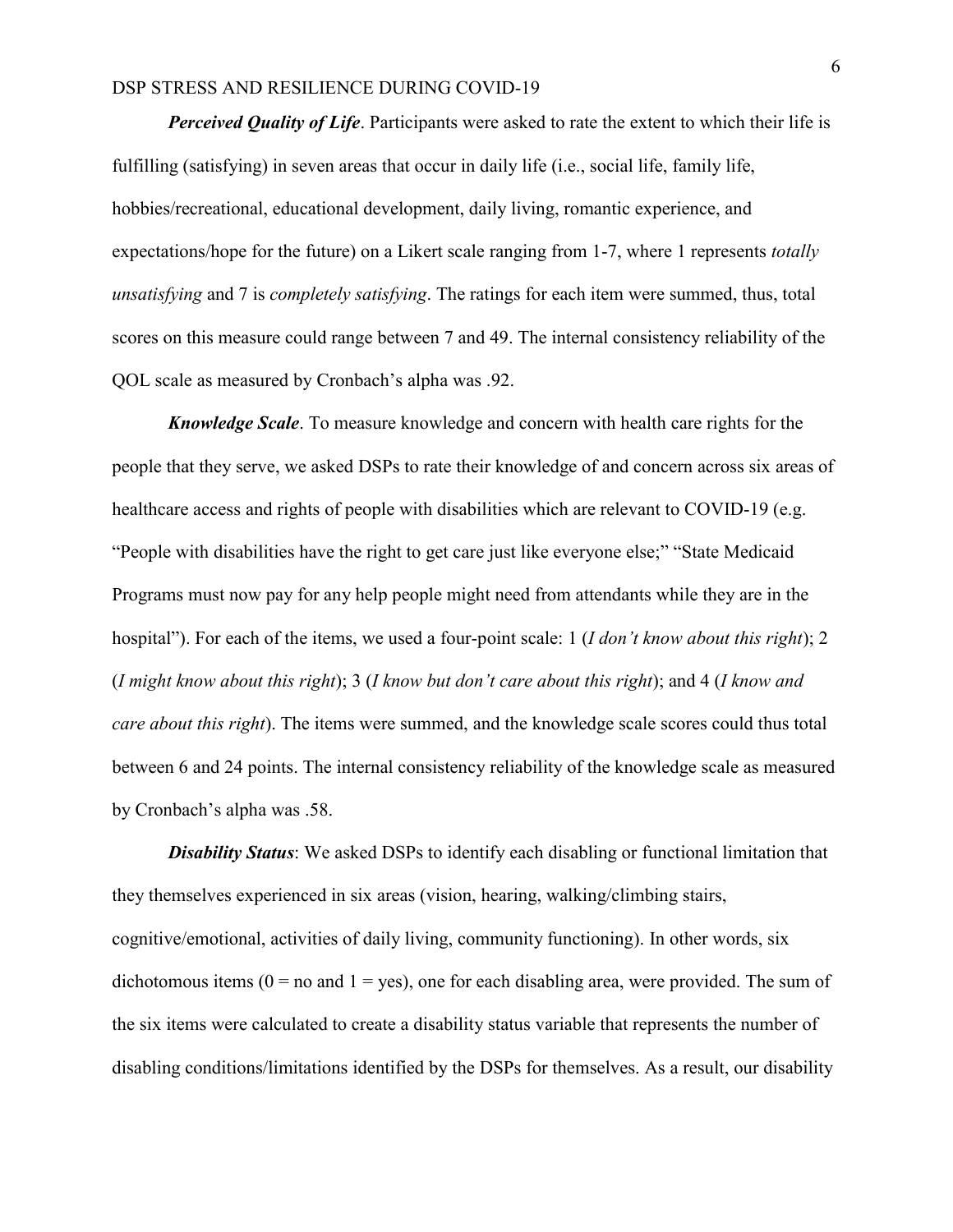status scale ranged from 0 (no disabling conditions/limitations) to 6 (disabled/limited in all six areas of vision, hearing, walking/climbing stairs, cognitive/emotional, activities of daily living, community functioning).

*Years of Experience***:** We asked respondents to indicate one of five responses to indicate their experience as a DSP: less than 6 months, 6-12 months, 1-2 years, 2-3 years, and more than 3 years.

*Open-Ended Questions:* The final three questions of the survey were open-ended, in which participants entered their own responses. Those questions are described below under Qualitative Analysis.

#### *Participants*

Two hundred and ninety-five direct support professionals who were being paid to provide supports to people with disabilities at the time of survey provided complete data to the variables utilized in this study. As displayed in Tables 1 and 2, the sample included 246 females (83%) and 49 males (17%) and the majority of the participants were white  $(n = 229, 78%)$ . Although most of the direct support professionals had no disability ( $n = 235$ ), some had disabilities themselves ( $M = 0.28$ ,  $SD = 0.69$ ). About 45% of the direct support professionals had worked as a DSP for more than three years ( $n = 133$ ) at the time of survey; about 6% had worked in the field for two to three years; and the remaining 49% had been in the service for less than two years.

#### *Statistical Analysis*

In examining participants' perceptions of their current quality of life (QOL), perceived stress, and self-reported resilience, we used simple descriptive statistics for each of our measures. For our fourth question (determining if participants' perceived levels of stress were related to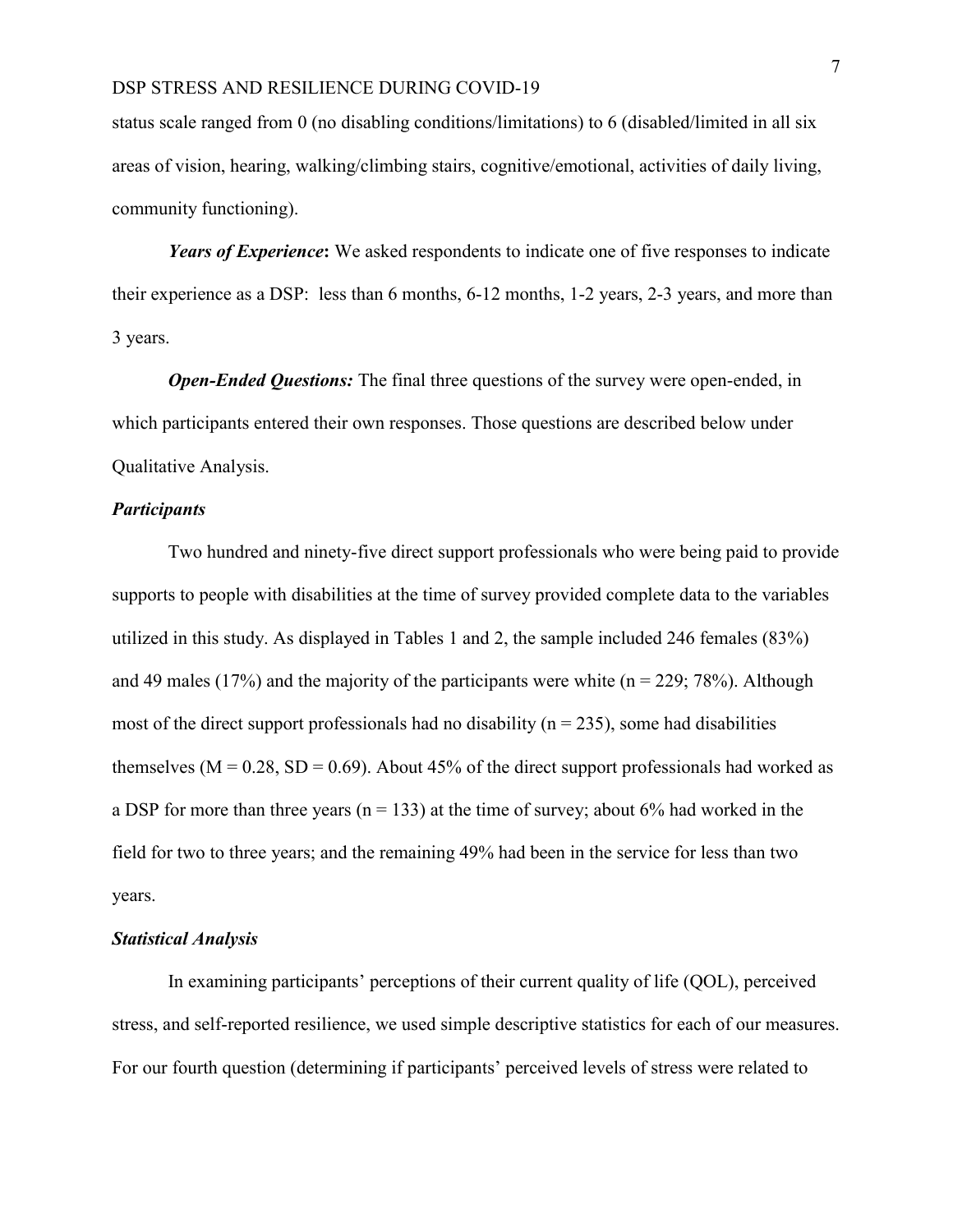their self-reported resilience skills, their years of experience, and their QOL perceptions), a multiple regression analysis was conducted to examine the collective relationship between the independent variables of self-reported resilience, years of experience, and QOL and the criterion variable of perceived stress. The analysis was carried out in a two-step procedure. In the first step, resilience, years of experience, and QOL with three demographic variables (i.e., race, gender, and disability status) functioning as the covariates were added into the model. In the second step, non-significant covariates were dropped from the analysis to achieve a more parsimonious model. As noted above, years of experience was a five-level categorical variable in the actual survey. It was recoded as a single items scale ranging from 0 to 4, corresponding to the categories of less than 6 months, 6-12 months, 1-2 years, 2-3 years, and more than 3 years. It was then entered into the analysis as a continuous variable to keep the model parsimonious. Therefore, one unit difference in this variable implied one increased level on the experience scale. The analyses were conducted using the statistical computer package SPSS 24 (IBM Corp, 2006), and the significance level of the hypothesis tests was set at .05.

For our secondary research question (the extent to which DSPs were knowledgeable of the health care rights of individuals with disabilities most relevant to the pandemic), we calculated simple frequencies and percentages of participant responses to each question.

#### *Qualitative Analysis*

The last three questions of the survey were open-ended ("What kinds of things are causing you stress right now?", "How are you coping with stress?", and "What kinds of resources do you need to stay healthy and well while coping with COVID-19?") in which participants entered their own responses. We used an open coding process to review the data without using predetermined categories and themes (Ezzy, 2002). After numbering all the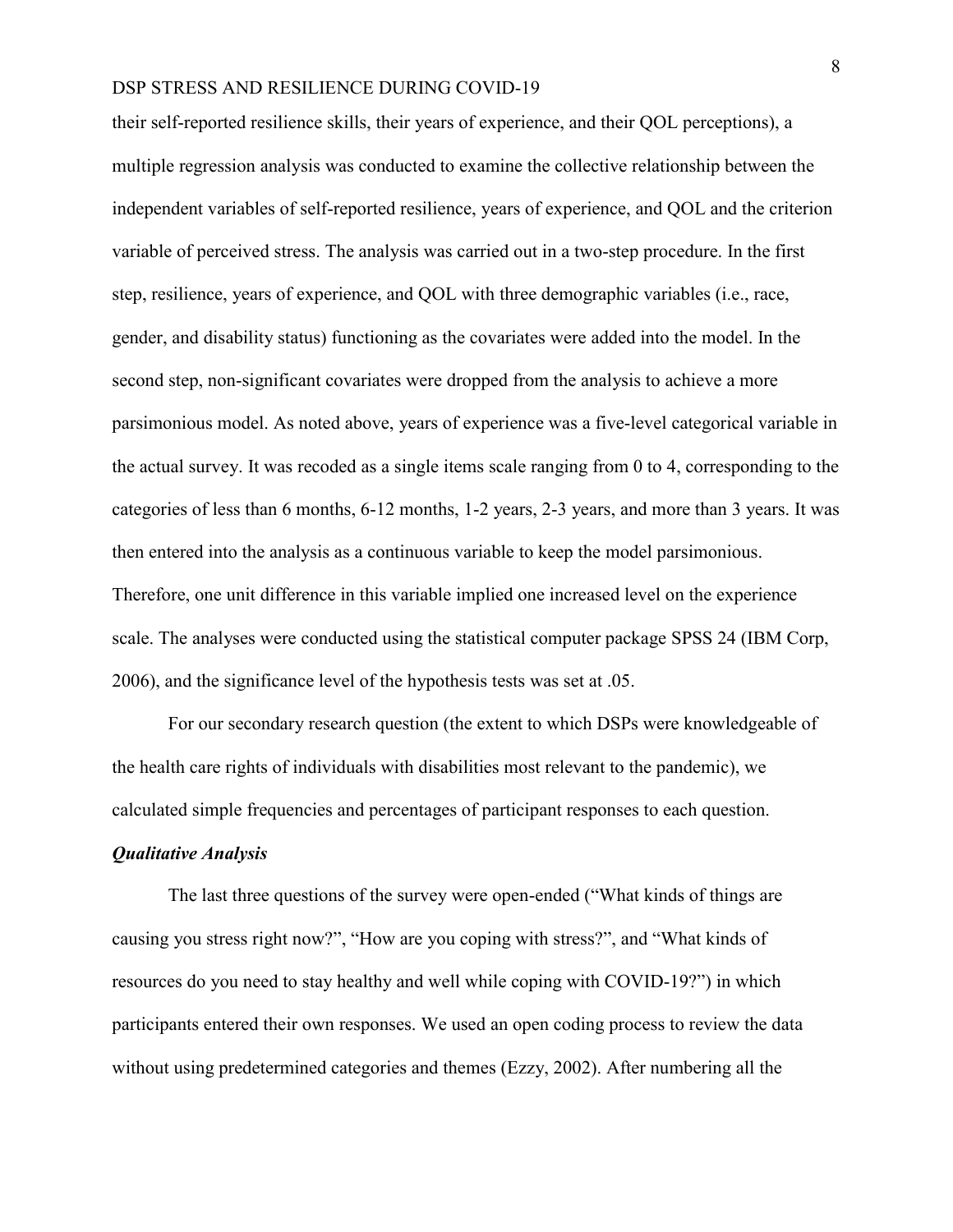responses, including responses from individuals who had not provided complete data to all of the variables in the study, but who had answered the open-ended questions, we examined the responses, and several themes immediately became apparent. After reviewing the responses a second time, the themes from each question were compiled in a separate Word document, in which the data were cut and pasted from the original list to the coded Word document under its question and theme, and responses were numbered. Some answers encompassed multiple themes, and in these cases, the responses were split and coded under their respective theme. Some responses did not fit under a theme, and the researcher coded those as 'Other.' A total of 363 DSPs, including those who had not provided complete data to all of the survey measures, did provide responses to the open-ended questions, and we included their responses in our qualitative analysis.

#### **Results**

Descriptive data related to self-reported resilience, years of experience, QOL and the criterion variable of perceived stress are presented in Table 2. The participants' average total score on the QOL scale was 33.30 (*SD* = 9.92) and their average total score on the self-reported resilience scale was 21.38 (*SD* = 4.48). Participants' average score on the perceived stress scale was 28.75 (*SD* = 6.99). Though, overall, participant responses tended toward responses in the middle of the scale for each of these measures, there was a broad range of individual scores, with participant responses ranging from nearly the absolute minimum to close to the absolute maximum score for each of the three measures of perceived stress, QOL, and resilience. In the first multiple regression analysis, resilience, years of experience, and QOL with three demographic variables were added into the model. None of the three covariates of race, gender, and disability status turned out to be significant. Therefore, they were dropped from the model in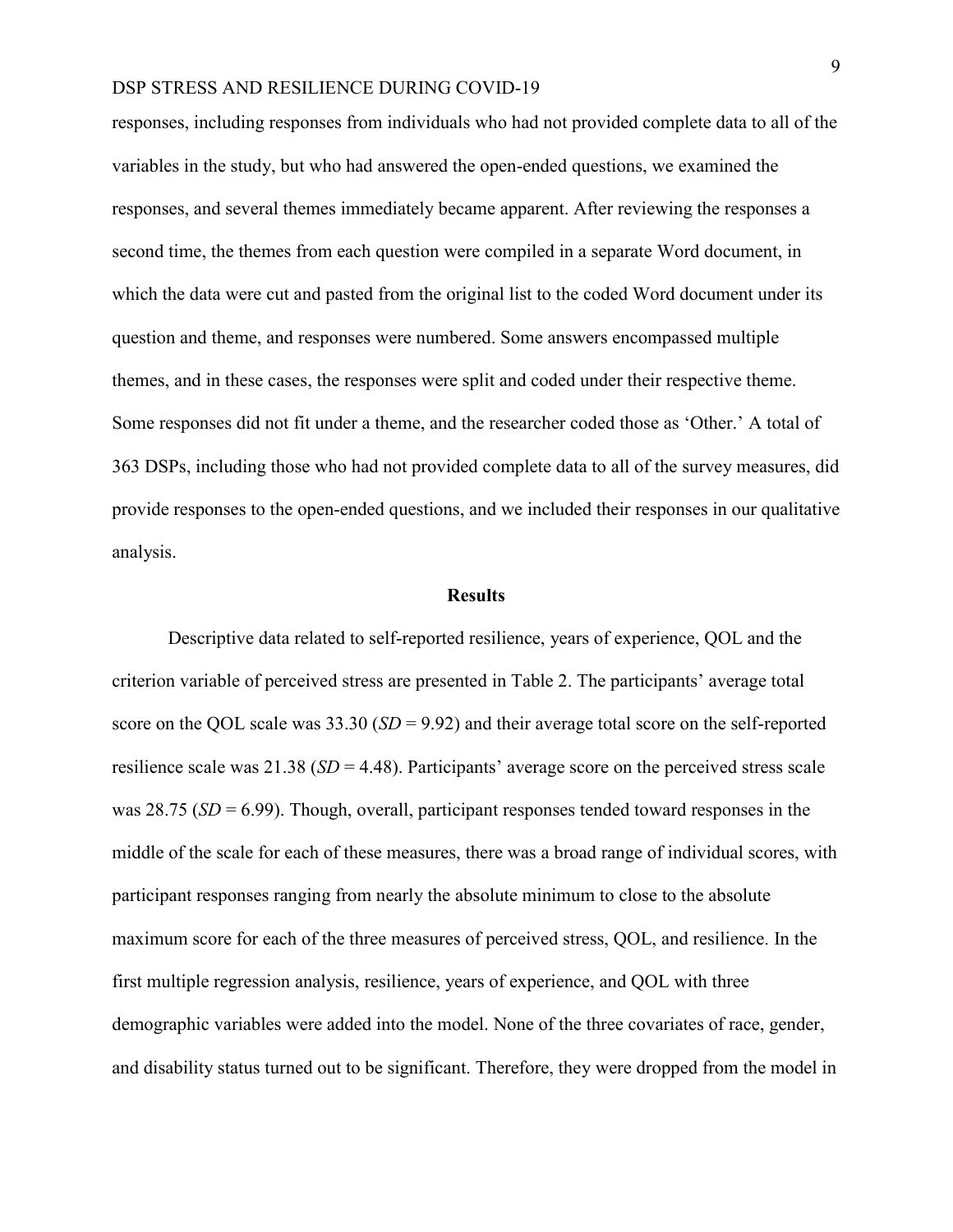the second step and a more parsimonious regression model with only resilience, years of experience, and QOL functioning as the independent/predictor variables was performed.

Table 3 presents the results of the multiple regression analysis for the collective relationship between the independent variables of self-reported resilience, years of experience, and QOL and the criterion variable of perceived stress. Our model included all three of these predictor variables. The multiple R-squared for this model was .50, indicating that approximately 50% of the variability in perceived stress could be explained by this set of predictors  $(F_{(3, 291)} =$ 96.81,  $p < .001$ ). The significant test results indicated that the three predictor variables collectively related to perceived stress among the direct support professionals, as we had hypothesized.

All slope coefficients except that of the years of experience were significantly different from zero and the two significant predictor variables, self-reported resilience and QOL, were negatively related to perceived stress. Holding all the other variables in the model constant, on average the perceived stress score would decrease by 0.23 points ( $t = -7.06$ ,  $p < .001$ ) if direct support professionals' QOL score increased by one point; similarly, on average the perceived stress score would decrease by 0.77 points ( $t = -10.66$ ,  $p < .001$ ) if direct support professionals' self-reported resilience score increased by one point. The relationship between years of experience as a DSP and perceived stress at the time of the survey was not significant.

Participants' self-reported level of knowledge of pandemic-related health care rights for individuals with disabilities is presented in Table 4. For four of the six health care rights included in this survey, DSPs overwhelmingly noted (at least 95%) that they "knew and cared about that right." For two of the health care rights surveyed, there was considerably less knowledge and certainty: "State Medicaid Programs must now pay for any help people might need from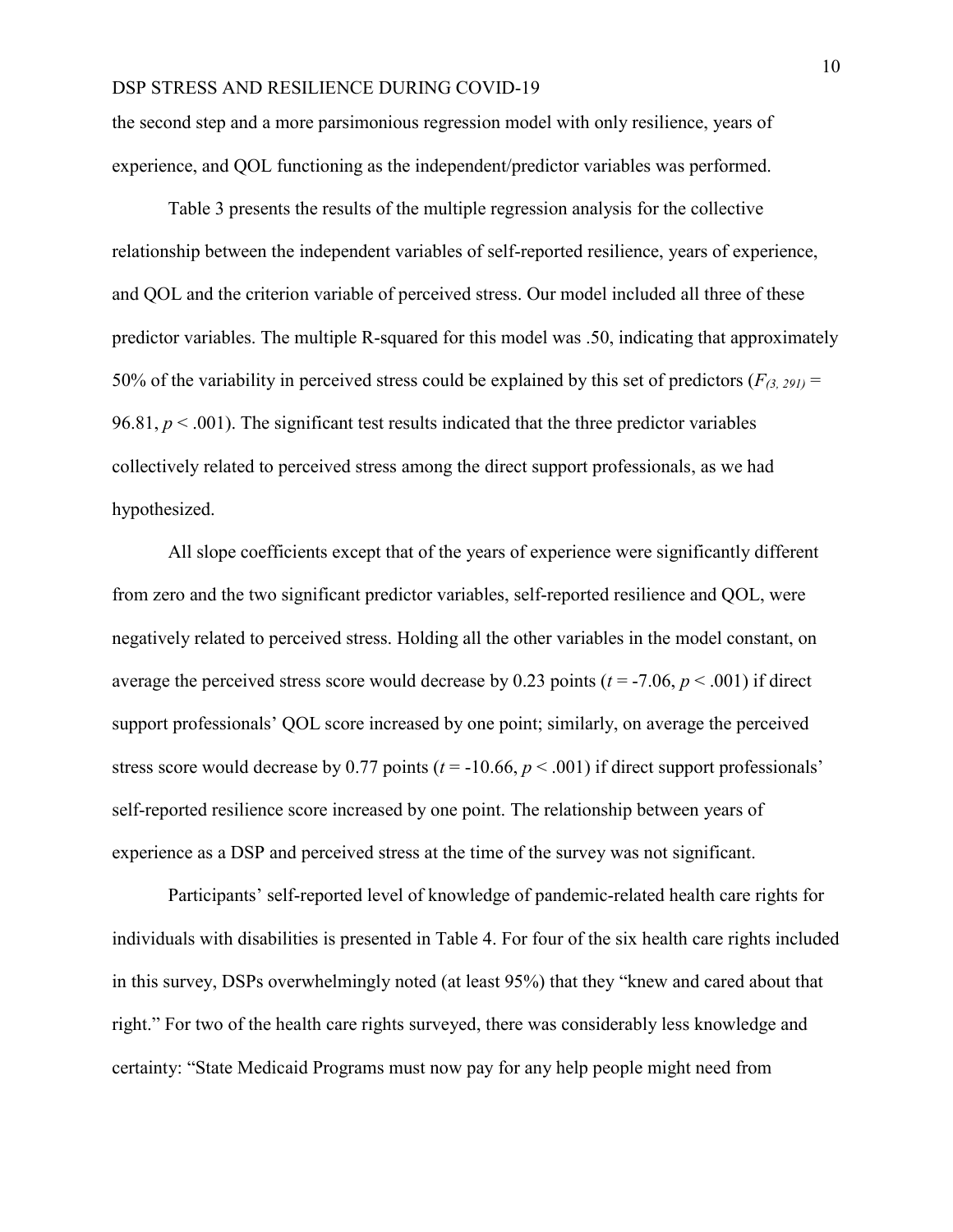attendants while they are in the hospital" (only 62.1%) and "Hospitals can make an exception to their visitor policy if people need help with advocating, communicating, understanding or selfcare." (75.4%).

*Qualitative Comments*. For the question "What kinds of things are causing you stress right now?," there was a total of 286 individual responses, with reported stressors including work (113 comments), financial (53), family/home/personal life (70), specific COVID-19 concerns (48), other health issues (11), educational issues (16), and concerns about racial tensions (7). Table 5 presents representative comments for each of these themes. For the question "How are you coping with stress?", we received a total of 272 individual responses, with the most frequently noted themes of self-care/coping strategies (48 comments); hobbies and creative outlets (41); exercise/yoga (39); spirituality, including prayer, faith, and meditation (30); 'working more/staying busy/dealing with it '(29); and talking to friends/coworkers (28 comments). For the final question, "What kinds of resources do you need to stay healthy and well while coping with COVID-19?," there was a total of 226 individual responses, with personal protective equipment (43 comments) and financial/work support (38) being the most frequently mentioned needs. It is noteworthy that 10 DSPs indicated having food or having sufficient food as a basic concern.

#### **Discussion**

We had hypothesized that DSPs perceived level of stress during the COVID-19 pandemic would be related to their self-rated Quality of Life (QOL), self-reported resilience skills, and years of experience as a DSP. While our regression analysis clearly indicated that perceived stress was related to this set of predictor variables, only self-reported resilience and QOL were negatively related to perceived stress. Though we were surprised that more experienced DSPs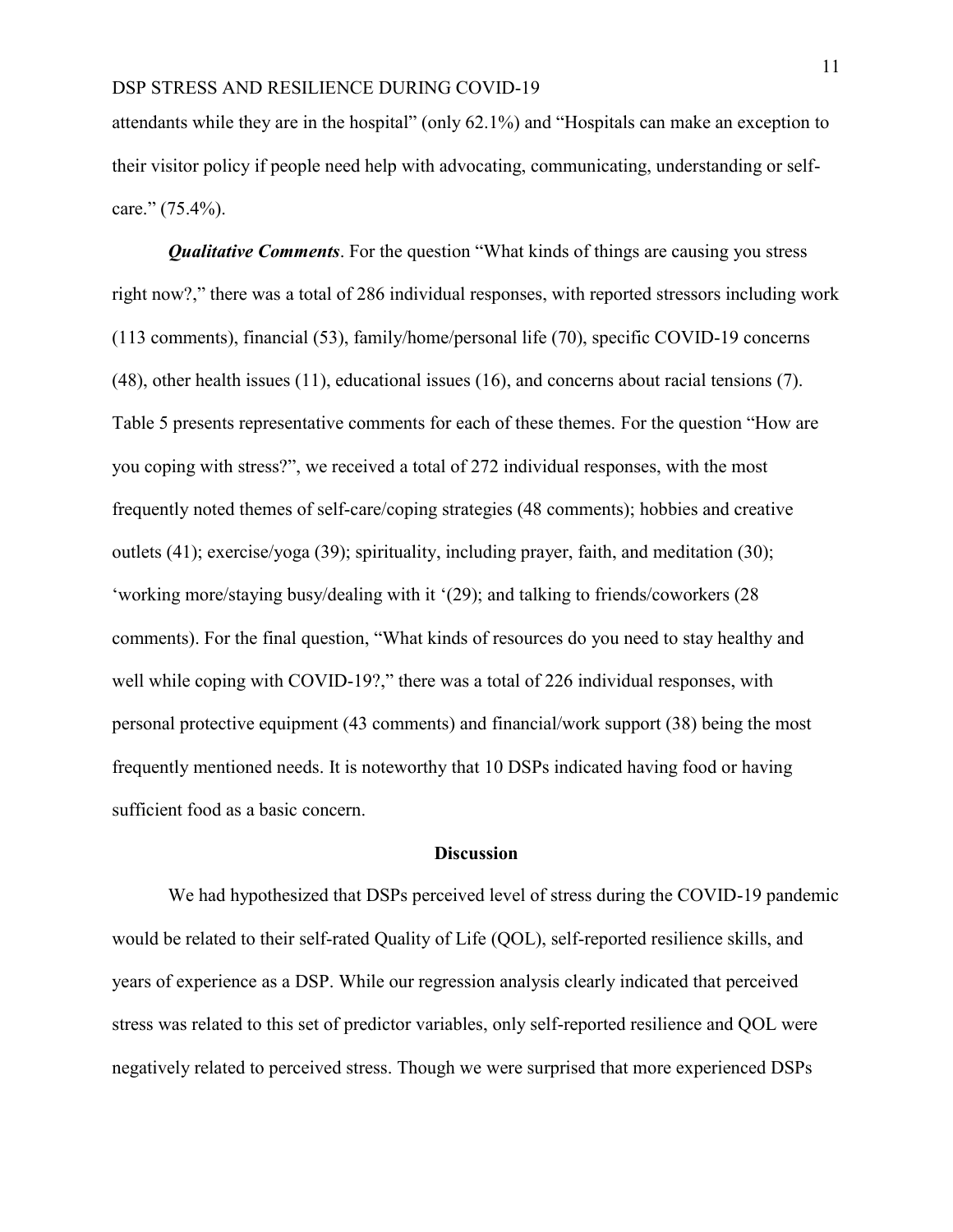did not report significantly less stress than more newly employed DSPs, it is quite possible that experienced DSPs were more likely to be given additional responsibilities during the crisis. Clearly, DSPs, as a whole, were given additional pandemic-related responsibilities, as Hewitt et al. (2020) and Hewitt (2021) have reported, and supervisors might have considered their most seasoned DSPs as most capable of handling these additional duties. It is also possible the effects of the pandemic were so global that both new and experienced DSPs were equally impacted by the increased demands.

It is certainly reasonable that DSPs who reported higher QOL also reported less stress. QOL perceptions, of course, go well beyond the work setting (though work-life balance can certainly be considered a part of QOL). Clearly, the practical implications of this finding is that service agencies and supervisors should pay close attention to work-life balance for the DSPs they employ, especially in helping their DSP employees find some semblance of balance even as our country returns to some level of normalcy.

We were further encouraged by DSP responses to COVID-19 related health care rights for the individuals they support. Certainly, the overwhelming majority of our respondents knew and cared about such inherent rights as individuals cannot be denied care because of disability or because they might need extra help. Yet, given the essential role that DSPs may play in supporting individuals with disabilities in hospitals and other health care settings, and especially during health care crises, the fact only 62% of our respondents were confident that "state Medicaid Programs must now pay for any help people might need from attendants while they are in the hospital" and that only 75% of our participants knew that "hospitals can make an exception to their visitor policy if people need help with advocating, communicating,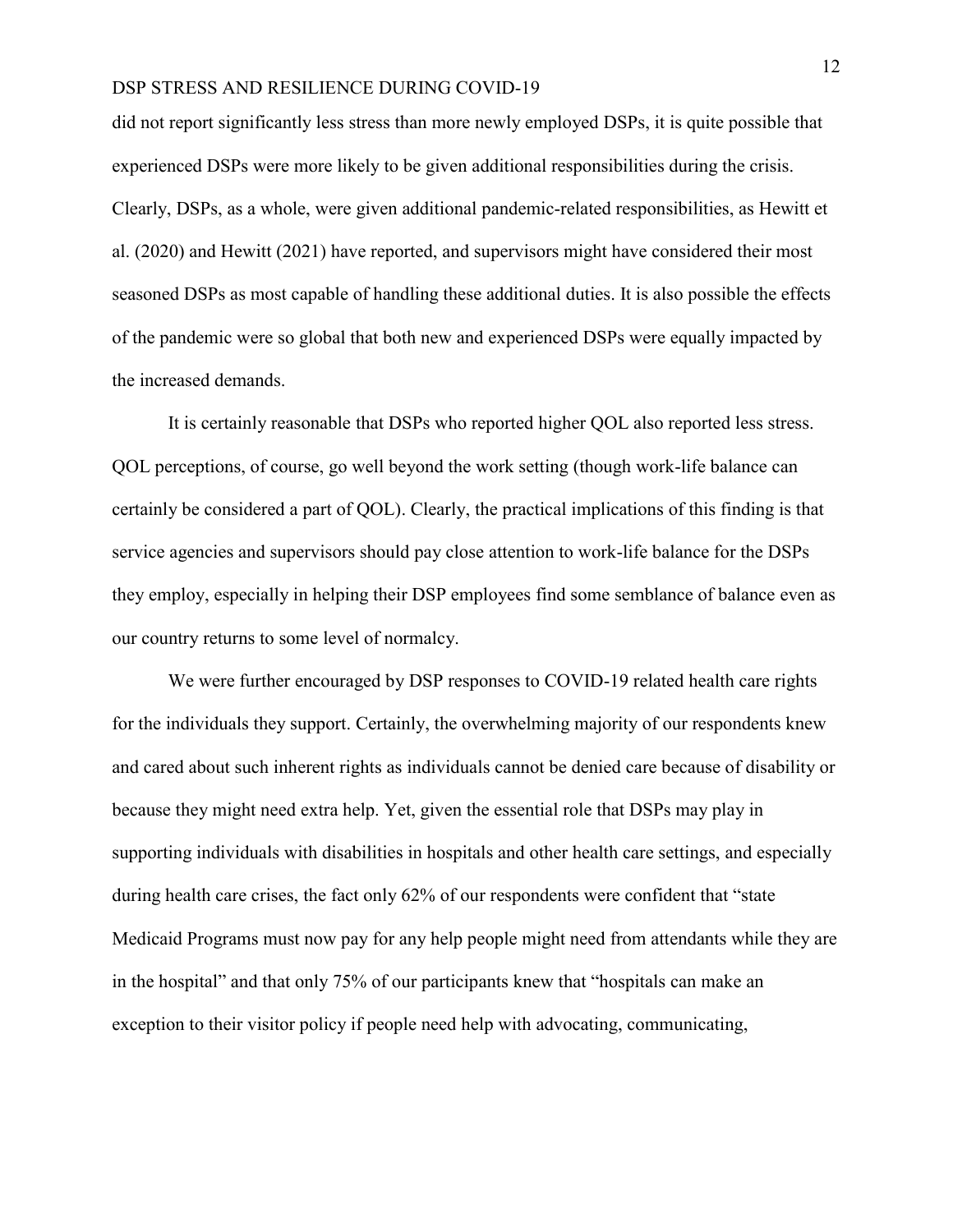understanding or self-care" suggests an important educational need to ensure that DSPs are fully aware of the health care rights of the individuals that they support.

The great majority of our respondents chose to respond to one or more of the open-ended questions, with reported stressors including work, financial, family/home/personal life, COVID-19-related and other health issues, educational issues, and racial tensions. Some of the responses clearly reflected the timing of the survey (racial unrest and demonstrations for racial justice), educational (schools being closed for in-person learning). Some responses reflect long-standing issues for DSPs (work, financial) that have simply been exacerbated as a result of COVID-19. Moreover, consistent with the observations of Ervin and Hobson-Garcia (2020), a key stressor noted by several of our participants was the tension inherent in balancing COVID-19 protections and necessary restrictions with the importance of promoting autonomy and decision-making for the individuals that DSPs supported. While agencies have the absolute responsibility of ensuring the health and safety of the individuals they support, this duty is perhaps made even more acute during a world-wide pandemic. Several of the DSPs in our survey noted the impact of isolation from friends and families that individuals with disabilities experienced, that these individuals had no choice in the matter, and could not always understand the reasons for the magnitude of these changes, poses a delicate dilemma in what Wolfensberger would have called the 'dignity of risk' (1972). As one of our respondents noted, "Having those I provide supports for (and their families) upset with the restrictions put on them and lack of choice on how they keep themselves safe when general public have more rights."

Further, as also noted by Hewitt et al. (2020), there is a profound disparity between the responsibilities DSPs have in the lives of the individuals they support, and their pay and working conditions. Several of our DSPs noted the unfairness of their not being considered "essential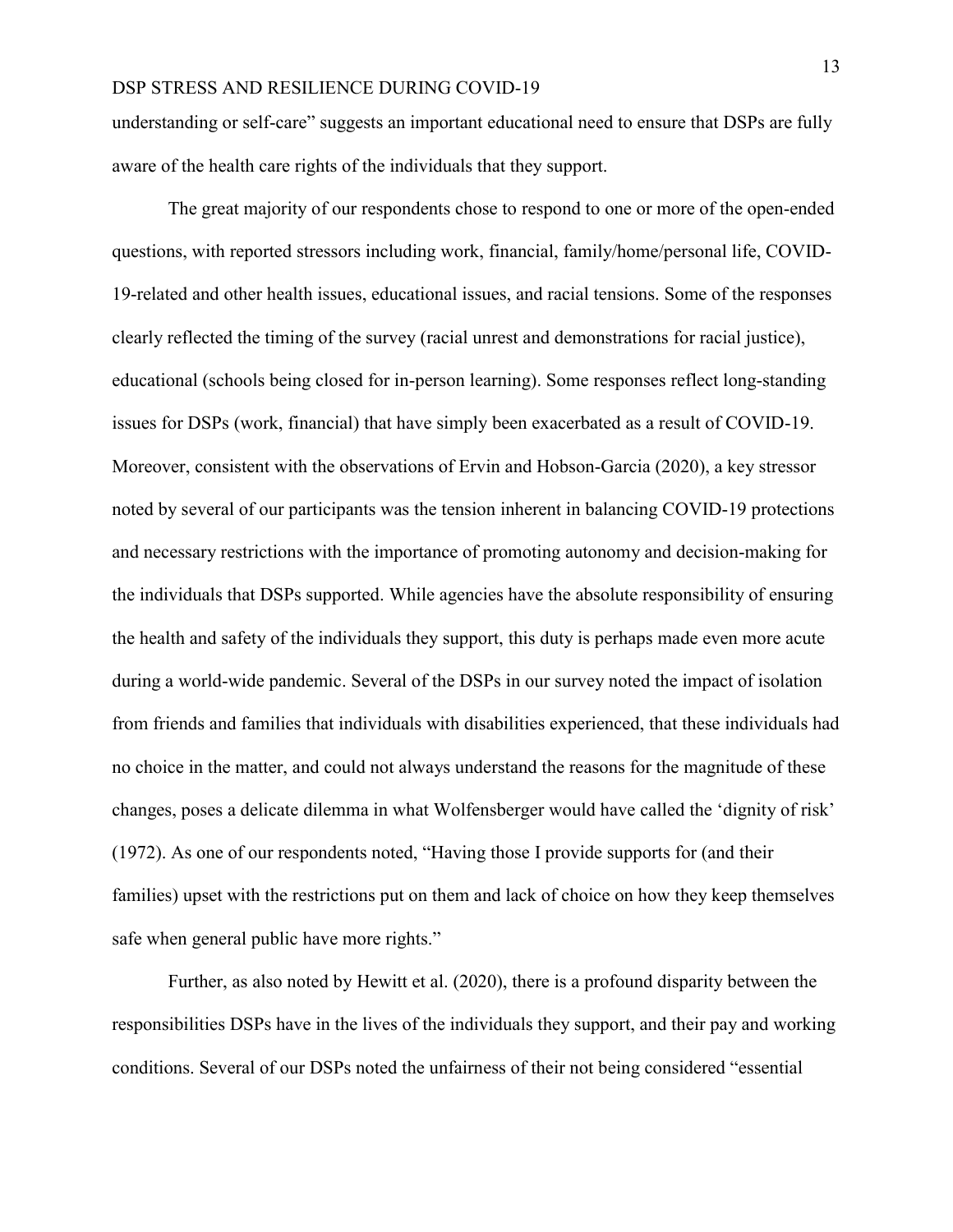workers." Finally, it is a sad commentary that, for at least 10 our respondents, access to sufficient and or healthy food was a concern in their lives.

#### *Implications*

One of the key implications of this study is the need to enable DSPs to build resilience skills. There have been formal programs developed to build resiliency skills among DSPs (see Noone & Hastings, 2009), but to what extent such training programs would generalize to a national health crisis is unknown. Certainly, one recommendation is for human service agencies to ensure that DSPs have a greater role in decision-making in their work, and thus a greater sense of their own ability to at least partially control some of the variables they face in adequately supporting the individuals with IDD they serve (Gray-Stanley & Muramatsu, 2011). Our study is also consistent with the findings of Keesler and Troxel's (in press), that efforts to enable DSPs to build their resilience to reduce levels of stress are greatly needed, even as our service systems return to some semblance of normalcy. As these researchers note:

Organizational strategies to develop a culture that embraces the importance of selfcare and empowers DSPs with opportunities to engage in selfcare may be one strategy to increase DSP resilience and decrease burnout amid the context of significant stressors (in press).

Finally, our findings that resilience skills are significantly correlated with reduced stress has implications for reducing DSP turnover. Reducing DSP turnover is itself an important strategy in promoting the health and safety of individuals with IDD, a concern perhaps even more pronounced in the midst of a world-wide pandemic. For example, Friedman (2021) found that individuals supported by more experienced DSPs had fewer emergency room visits, injuries, and instances of abuse and neglect than those individuals who experienced high DSP turnover.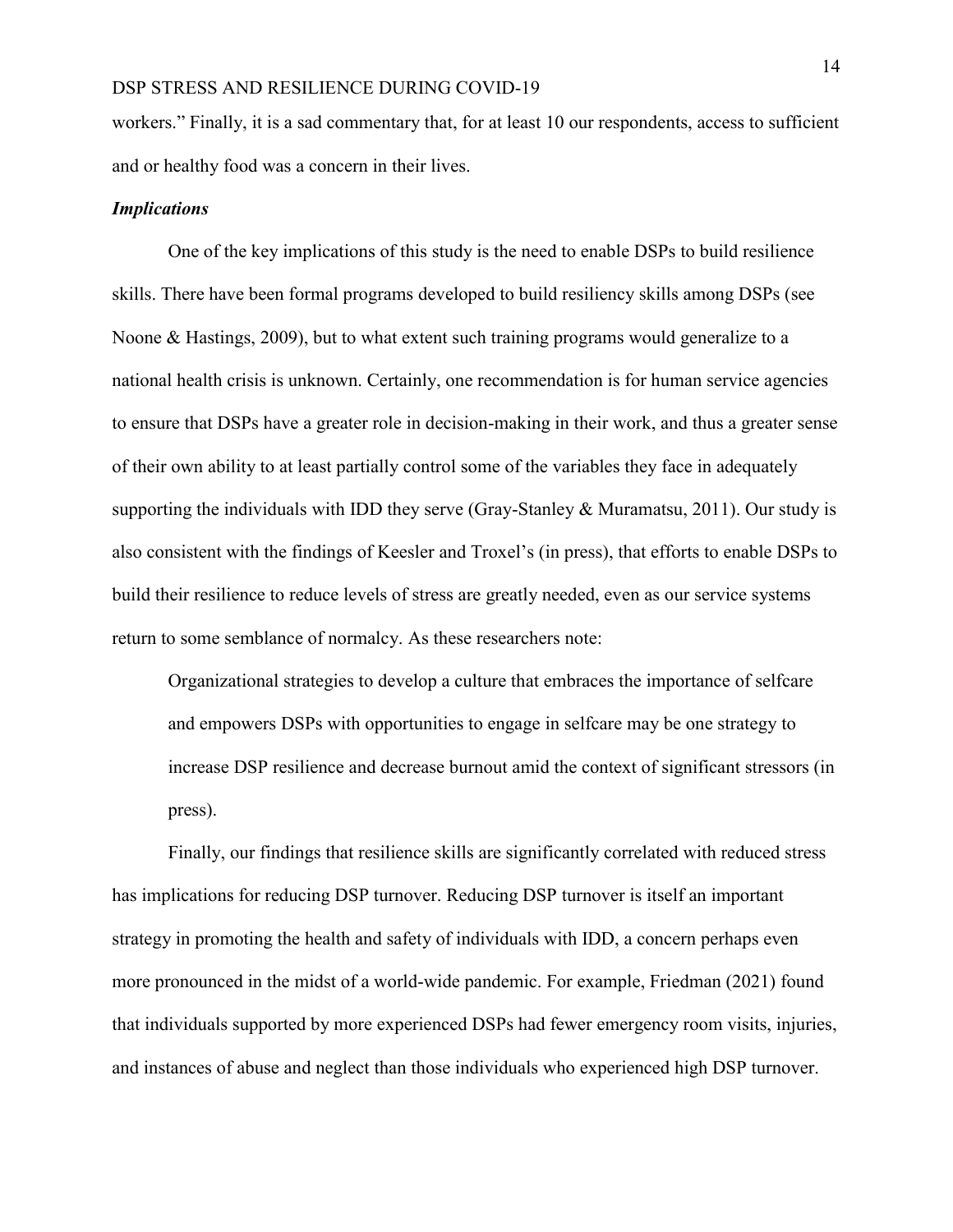While pay commensurate with the essential responsibilities inherent in this work is more than overdue, so also is attention to the essential skills that DSPs need, including coping/resilience skills, to meet the challenges that they face on a daily basis.

#### *Limitations*

There are several limitations to this study. First, our measures were simply a snapshot in time. For example, we do not know how individuals would have rated their quality of life and coping/resilience skills outside of the pandemic, or even several months later into the pandemic. Second, our participants reflected individuals who had access to computers and internet, and thus does not capture the perceptions of those who did *not* have this technology. Those individuals may have been even more impacted in their work roles and could have experienced greater stress especially in the context of the pandemic. Third, our measures may not have been sufficiently sensitive to detect real differences in respondents. For example, the BRSC consists of just 6 questions, and the Perceived Stress Scale has 11 items. Our Quality of Life measure asked participants to rate their satisfaction of their lives across seven broad domains. Further, our Knowledge Scale had a lower internal consistency reliability than our other measures. More indepth measures may have produced different results. Fourth, while our qualitative analysis was rather straightforward, it would have been strengthened by inter-rater reliability checks. Finally, years of experience was a five-level categorical variable in our study, though we treated it as a continuous variable for model parsimony. It is worth exploring in the future how each category or group on this variable would relate to perceived stress. Future studies should also consider measuring years of experience as a true continuous variable that may yield more nuanced findings.

#### *Conclusion*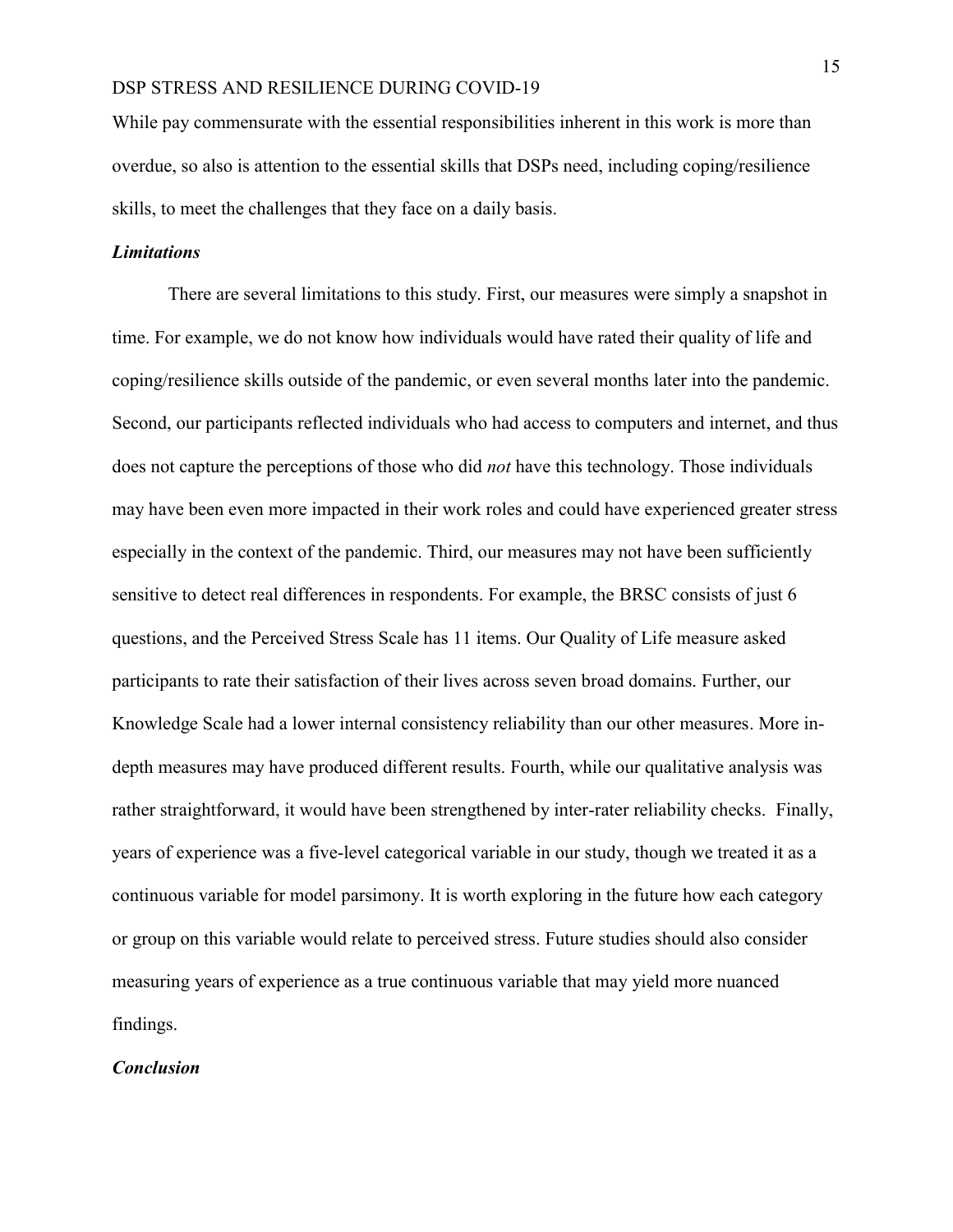This study found that perceived stress was strongly correlated with both self-reported quality of life and resilience. Moreover, while DSPs overwhelming knew and affirmed health care rights for individuals with disabilities, they were less knowledgeable about legal rights for individuals with disabilities during hospital stays, which can be an important element in at least some DSP job responsibilities. Perhaps the COVID-19 pandemic, as one of the most significant societal stressors of the past century, can be a wake-up call to consider self-care, resilience and quality of life needs of this most essential work force.

#### **References**

- Bogenschutz, M. D., Hewitt, A., Nord, D., & Hepperlen, R. (2014). Direct support workforce supporting individuals with IDD: Current wages, benefits, and stability. *Intellectual and Developmental Disabilities, 52*(5), 317-329.
- Bradley, V. (2020). How COVID-19 may change the world of services to people with intellectual and developmental disabilities. *Intellectual and Developmental Disabilities*, *58*, 355-360.
- Embregts, P., Tournier, T., & Frielink, N. (2020, September 21). Experiences and needs of direct support staff working with people with intellectual disabilities during the COVID-19 pandemic: A thematic analysis. *Journal of Applied Research in Intellectual Disabilities*. Advance online publication:<https://doi.org/10.1111/jar.12812>
- Ervin, D., & Hobson-Garcia, D. (2020). Community supports and COVID-19: Selfdetermination in a pandemic. *Intellectual and Developmental Disabilities, 58*, 453-457.

Ezzy, D. (2002). *Qualitative Analysis: Practice and innovation.* London: Routledge.

Friedman, C. (2021). The impact of direct support professional turnover on the health and safety of people with intellectual and developmental disabilities*. Inclusion, 9* (1), 63-73.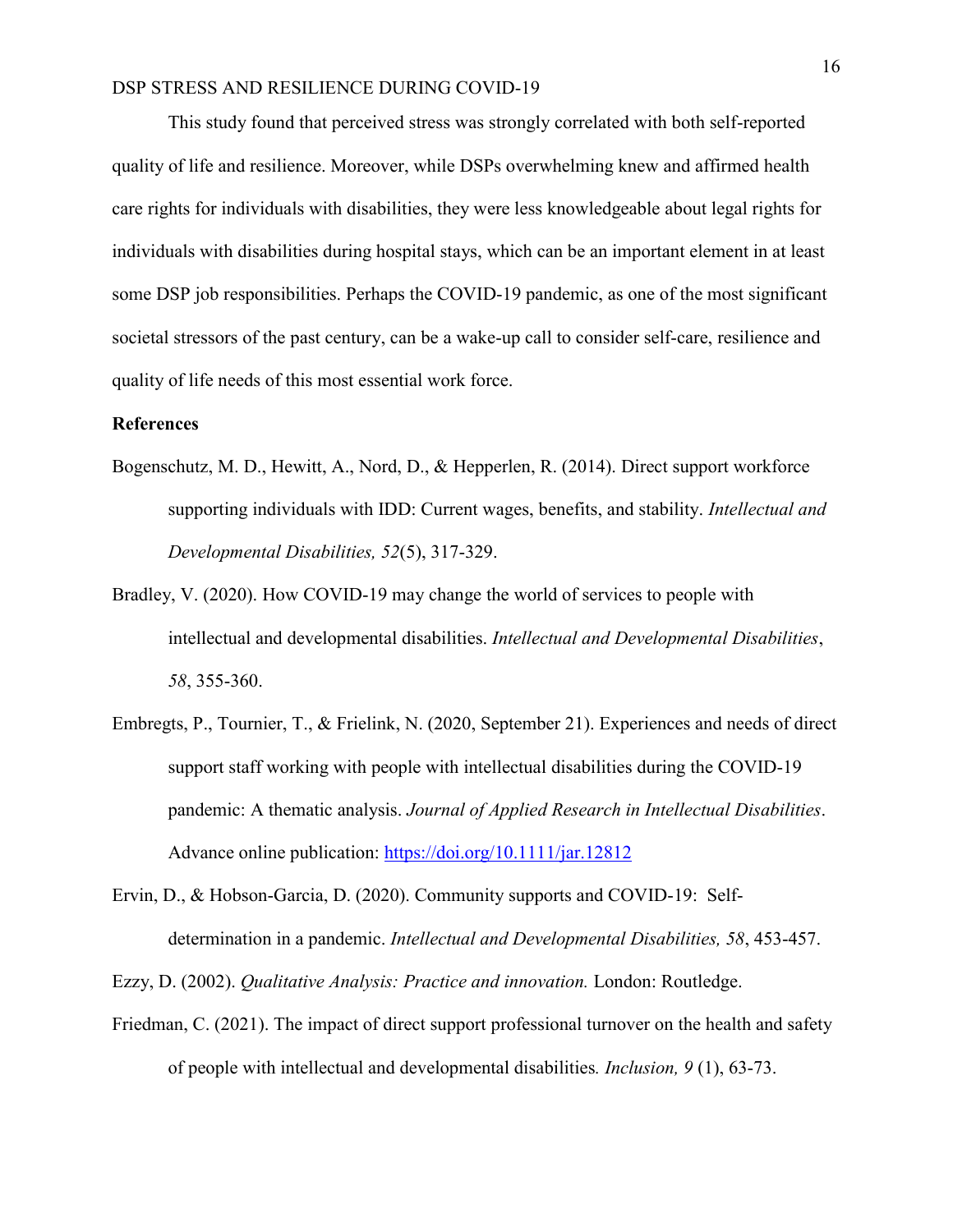- Gray-Stanley, J. A., & Muramatsu, N. (2011). Work stress, burnout, and social and personal resources among direct care workers. *Research in Developmental Disabilities, 32*(3), 1065–1074.<https://www.ncbi.nlm.nih.gov/pmc/articles/PMC3914885/>
- Hewitt, A., Pettingell, S., Kramme, J., Smith, J., Dean, K., & Kleist, B. (2020). *The Direct Support Workforce and COVID-19 National Survey Report 2020*. Minneapolis: Institute on Community Integration, University of Minnesota.

<https://publications.ici.umn.edu/community-living/covid19-survey/overview>

- Hewitt, A. (2021, March 16). *COVID-19 – Its impact on direct support professionals*. Webinar hosted by the American Association of Intellectual and Developmental Disabilities.
- Hewitt, P. L., Flett, G. L., & Mosher, S. W. (1992). The Perceived Stress Scale: Factor structure and relation to depression symptoms in a psychiatric sample. *Journal of Psychopathology and Behavioral Assessment*, *14*(3), 247–257.<https://doi.org/10.1007/bf00962631>
- IBM Corp. *IBM SPSS Statistics for Windows [computer program]. 24.0 Version*. Armonk (NY): IBM Corp; 2016.
- Keesler, J., & Troxel, J. (in press). They care for others, but what about themselves? Understanding selfcare among DSPs' and its relationship to professional quality of life. *Intellectual and Developmental Disabilities.*
- Noone, S., & Hastings, R. (2009). Building psychological resilience in support staff caring for persons with intellectual disabilities: Pilot evaluation of an acceptance-based intervention. *Journal of Intellectual Disabilities, 13*(1) 43‒53.
- Nygren, M.A. & Lulinski, A. (2020, December). *State of the Science on COVID-19 and People with IDD [Research brief]*. American Association on Intellectual and Developmental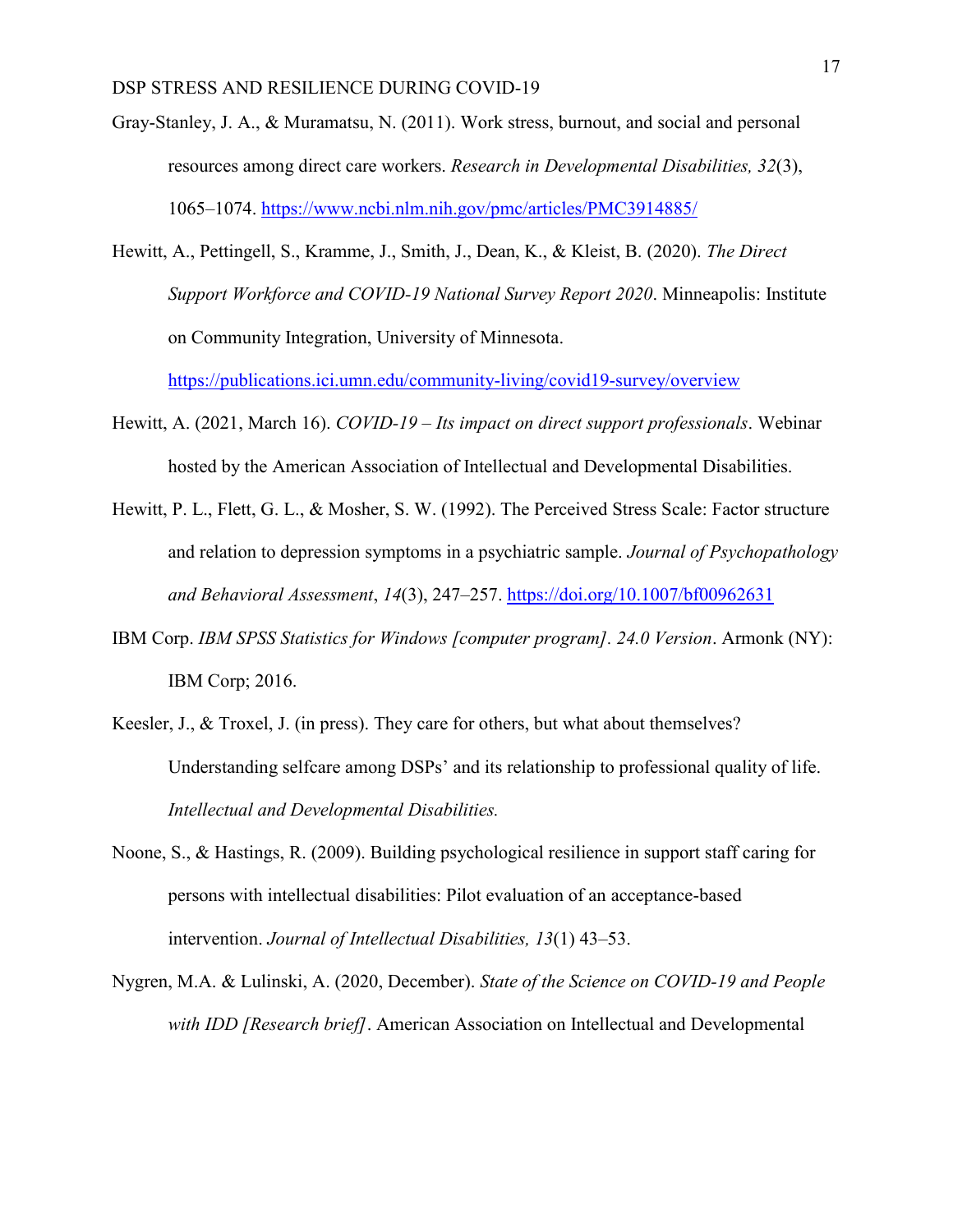Disabilities. [https://www.aaidd.org/docs/default-source/publication/state-of-the-science](https://www.aaidd.org/docs/default-source/publication/state-of-the-science-on-covid-19-and-people-with-idd---dec-2020.pdf?sfvrsn=25893421_0)[on-covid-19-and-people-with-idd---dec-2020.pdf?sfvrsn=25893421\\_0](https://www.aaidd.org/docs/default-source/publication/state-of-the-science-on-covid-19-and-people-with-idd---dec-2020.pdf?sfvrsn=25893421_0)

- Smith, B. W., Dalen, J., Wiggins, K., Tooley, E., Christopher, P., & Bernard, J. (2008). The brief resilience scale: assessing the ability to bounce back. *International Journal of Behavioral Medicine, 15*(3), 194-200.
- Thompson, J., & Nygren, M. (2020). COVID-19 and the field of intellectual and developmental disabilities: Where have we been? Where are we? Where do we go? *Intellectual and Developmental Disabilities, 58*, 257–261.
- Wolfensberger, W. (1972). *The principle of normalization in human services*. Toronto: National Institute on Mental Retardation.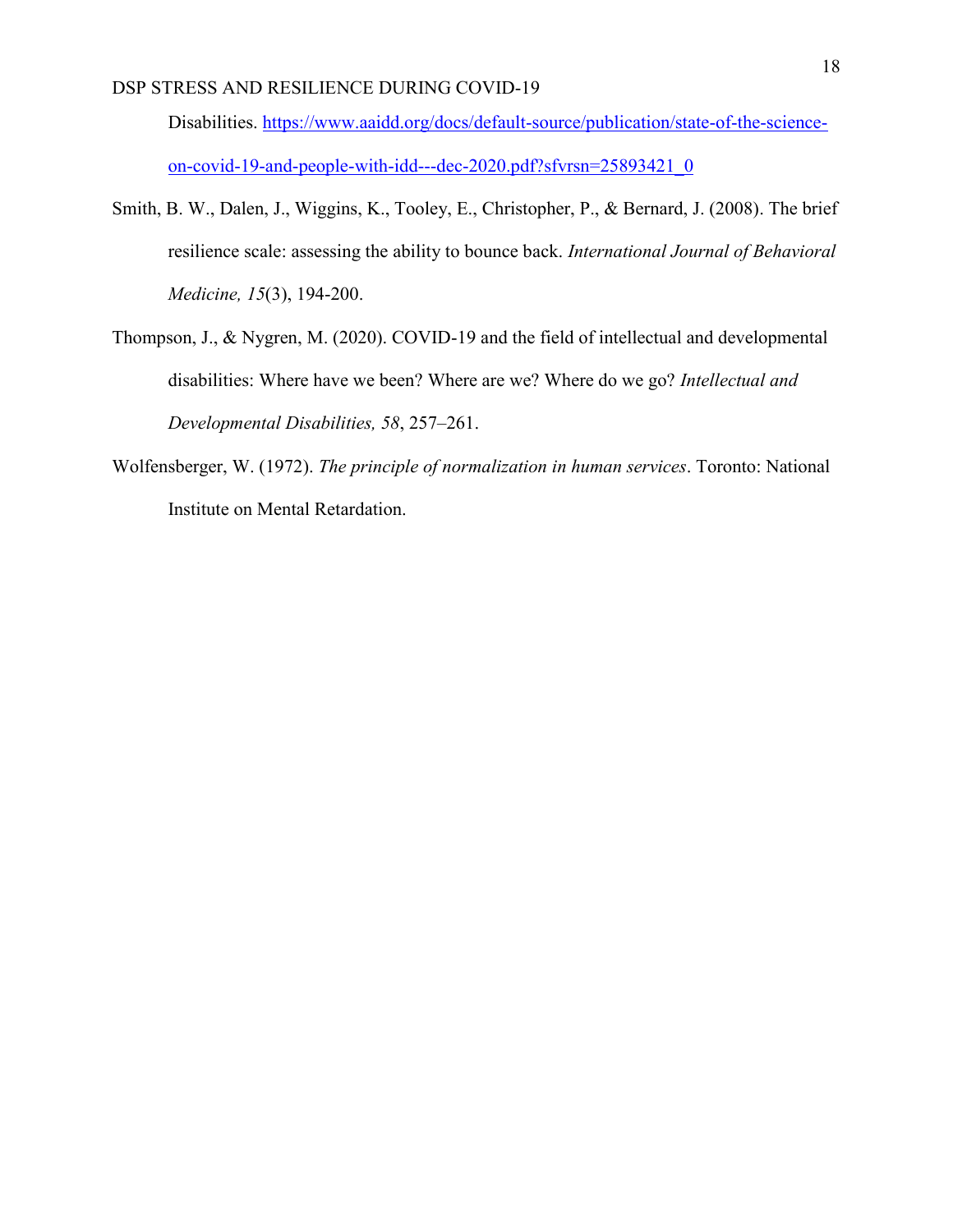|                     |                    | N   | $\frac{0}{0}$ |
|---------------------|--------------------|-----|---------------|
| Gender              | Male               | 49  | 16.6          |
|                     | Female             | 246 | 83.4          |
|                     |                    |     |               |
| Race                | White              | 229 | 77.6          |
|                     | Non-White          | 66  | 22.4          |
|                     |                    |     |               |
| Years of experience | Less than 6 months | 55  | 18.6          |
|                     | 6-12 months        | 44  | 14.9          |
|                     | 1-2 years          | 46  | 15.6          |
|                     | 2-3 years          | 17  | 5.8           |
|                     | More than 3 years  | 133 | 45.1          |

*Descriptive statistics of participants for categorical independent variables (N = 295)*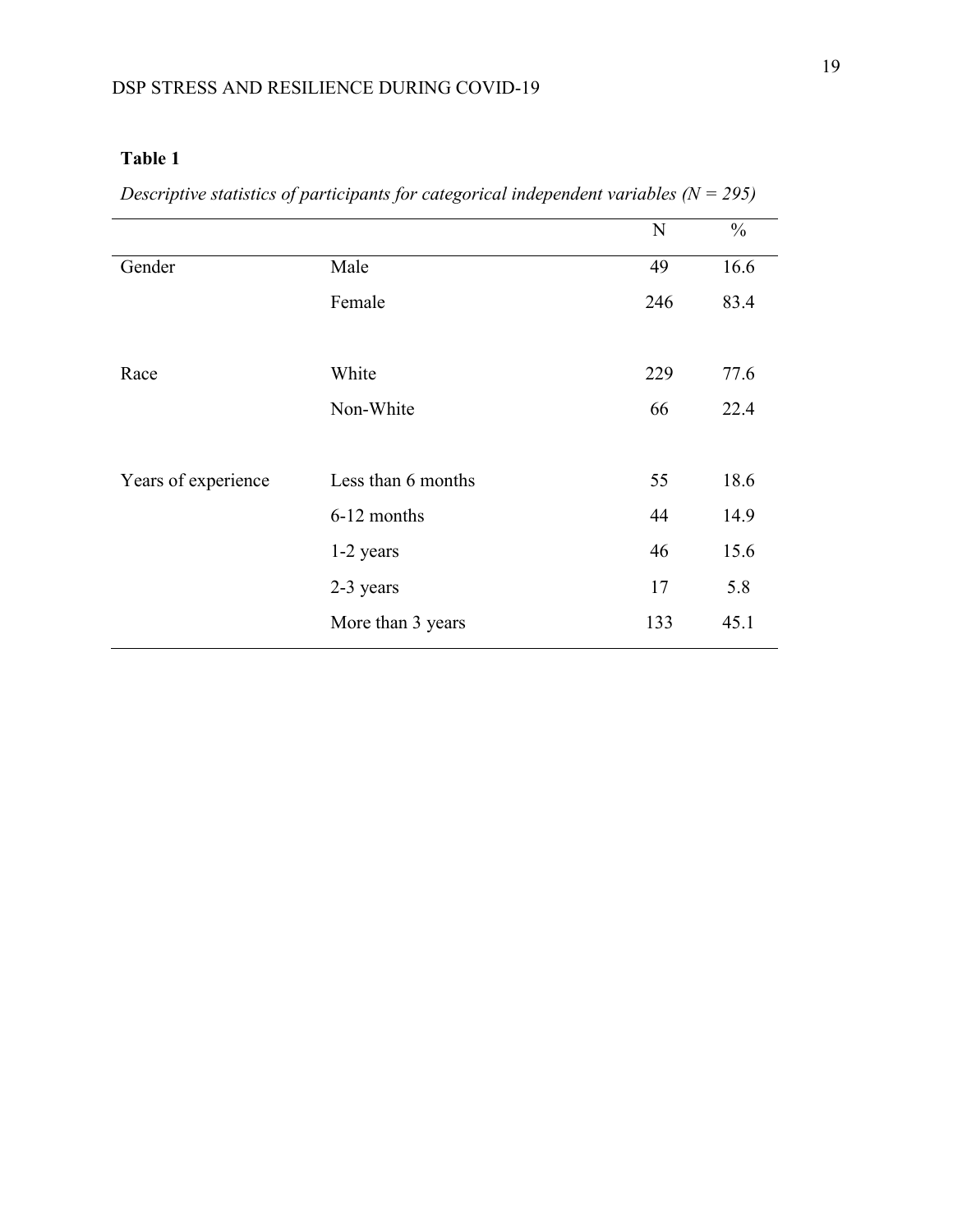|                     | Min   | Max   | М     | <b>SD</b> | Cronbach's $\alpha$ |
|---------------------|-------|-------|-------|-----------|---------------------|
| Disability          | 0.00  | 6.00  | 0.28  | 0.69      |                     |
| Years of experience | 0.00  | 4.00  | 2.44  | 1.60      |                     |
| <b>Stress</b>       | 11.00 | 48.00 | 28.75 | 6.99      | 0.88                |
| QOL                 | 8.00  | 49.00 | 33.30 | 9.92      | 0.92                |
| Resilience          | 10.00 | 30.00 | 21.38 | 4.48      | 0.87                |
| Knowledge           | 9.00  | 24.00 | 21.91 | 2.77      | 0.58                |
|                     |       |       |       |           |                     |

*Descriptive statistics of participants for continuous variables (N = 295)*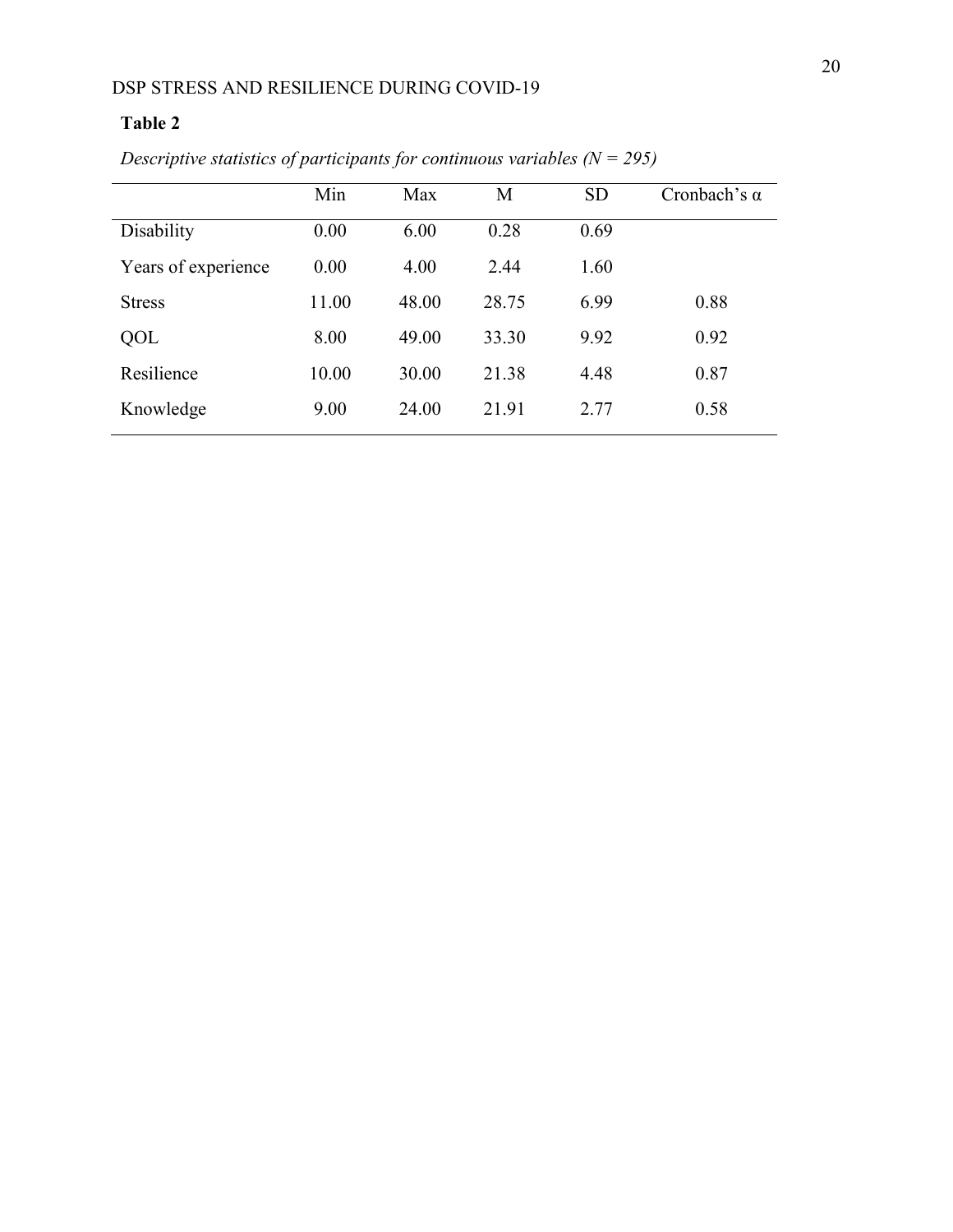|       |                     | $\boldsymbol{B}$ | SE(B) | $\beta$ | F(df)                 | $\boldsymbol{p}$ | $R^2$ |
|-------|---------------------|------------------|-------|---------|-----------------------|------------------|-------|
| Model |                     |                  |       |         | 96.81(3, 291) < 0.001 |                  | 0.50  |
|       | Years of experience | $-0.13$          | 0.18  | $-0.03$ |                       |                  |       |
|       | QOL                 | $-0.23***$       | 0.03  | $-0.33$ |                       |                  |       |
|       | Resilience          | $-0.77***$       | 0.07  | $-0.50$ |                       |                  |       |

*Regression analysis for stress as the outcome variable (N = 295)*

*Note*. \*\*\**p* < .001.

 $\overline{a}$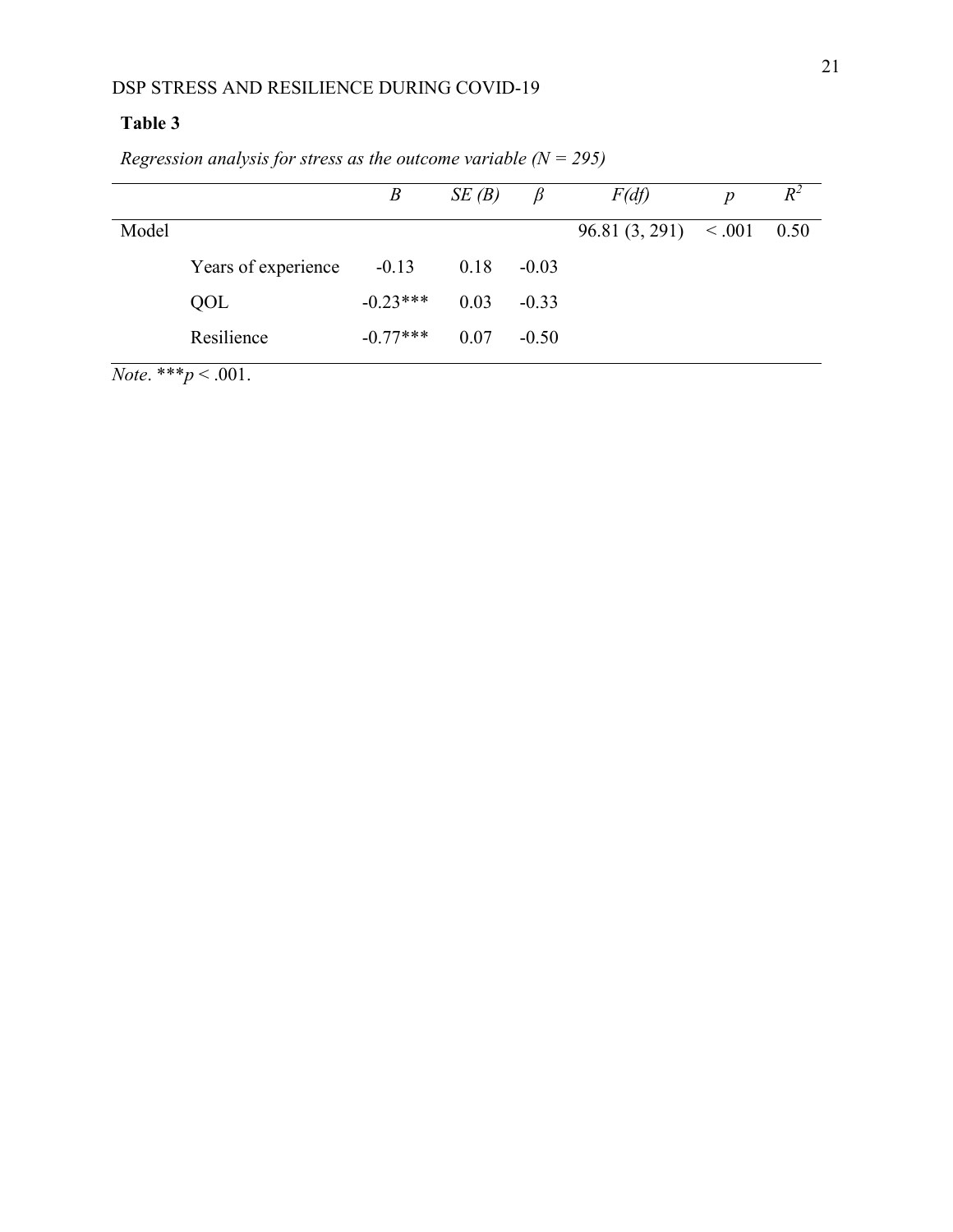*Knowledge of Healthcare Access and Rights of People with Disabilities (Percentage of Participants)*

|                                                                                                                                                                 | I know and<br>care about this<br>right<br>$\frac{0}{0}$ | I know<br>but don't<br>care<br>about this<br>right<br>$\frac{0}{0}$ | I might<br>know<br>about this<br>right<br>$\frac{0}{0}$ | I don't<br>know about<br>this right<br>$\frac{0}{0}$ |
|-----------------------------------------------------------------------------------------------------------------------------------------------------------------|---------------------------------------------------------|---------------------------------------------------------------------|---------------------------------------------------------|------------------------------------------------------|
| People with disabilities have the<br>right to get care just like<br>everyone else (n=281)                                                                       | 98.2                                                    | 0.7                                                                 | 1.1                                                     | $\boldsymbol{0}$                                     |
| People with disabilities cannot<br>be denied care just because you<br>have a disability and may need<br>extra help $(n=281)$                                    | 95.0                                                    | 1.8                                                                 | 2.1                                                     | 1.1                                                  |
| <b>State Medicaid Programs must</b><br>now pay for any help people<br>might need from attendants<br>while they are in the hospital<br>$(n=282)$                 | 62.1                                                    | 2.8                                                                 | 11.0                                                    | 24.1                                                 |
| Hospitals can make an<br>exception to their visitor policy<br>if people need help with<br>advocating, communicating,<br>understanding or self-care<br>$(n=280)$ | 75.4                                                    | 1.8                                                                 | 7.9                                                     | 15.0                                                 |
| People with disabilities have the<br>right to be treated fairly in the<br>hospital $(n=277)$                                                                    | 97.1                                                    | $\mathbf{0}$                                                        | 1.8                                                     | 1.1                                                  |
| <b>Treatment should not be denied</b><br>because of disability (n=280)                                                                                          | 97.1                                                    | 0.7                                                                 | 1.4                                                     | 0.7                                                  |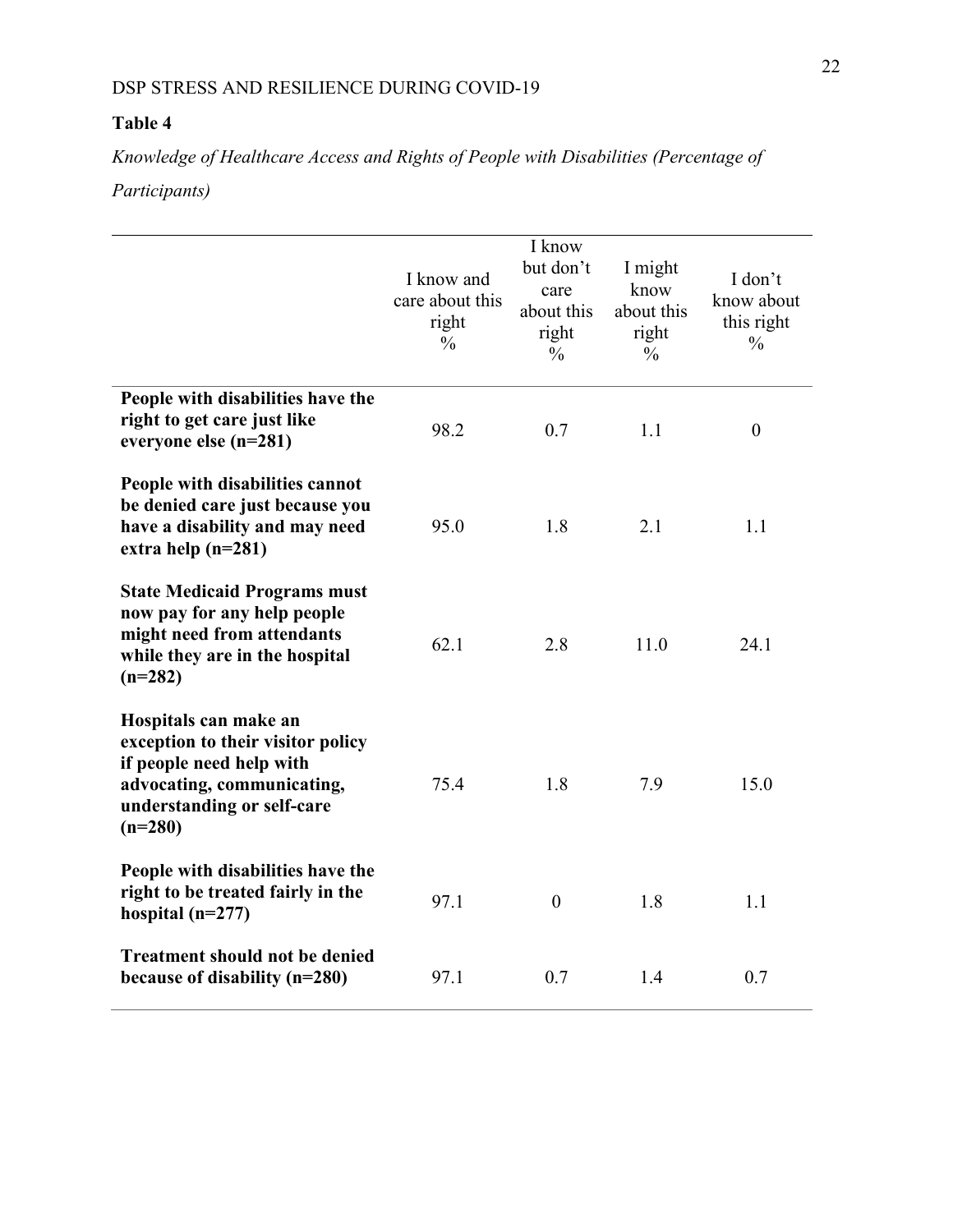| Theme                   | <b>Response Examples</b>                                       |
|-------------------------|----------------------------------------------------------------|
| Work Related            | "Work is my biggest source of stress now because 2 of us are   |
| $(N=113)$               | trying to do the work of 4 people."                            |
|                         | "Low pay, increased risk rate of being an essential employee,  |
|                         | concessions for those who don't have to work getting extra     |
|                         | pay each week while essential employees get no extra pay"      |
|                         | "These participants are adults that have been cut off from     |
|                         | the world for nearly 3 months, they are feeling disheartened   |
|                         | and depressed."                                                |
|                         | "Having those I provide supports for (and their families)      |
|                         | upset with the restrictions put on them and lack of choice on  |
|                         | how they keep themselves safe when general public have         |
|                         | more rights."                                                  |
| <b>Financial Issues</b> | "Working constantly and still not making enough money to       |
| $(N=53)$                | provide the things we need for my family."                     |
|                         | "Barely making it by with what I make. Penny pinching every    |
|                         | paycheck. Worry about not being able to keep the house over    |
|                         | our head."                                                     |
|                         | "The pay that I receive for the work that I do is considerably |
|                         | low (just slightly above minimum wage) which requires me to    |

*COVID-19 DSP Stressor Themes and Response Examples (N=286 Total Responses)*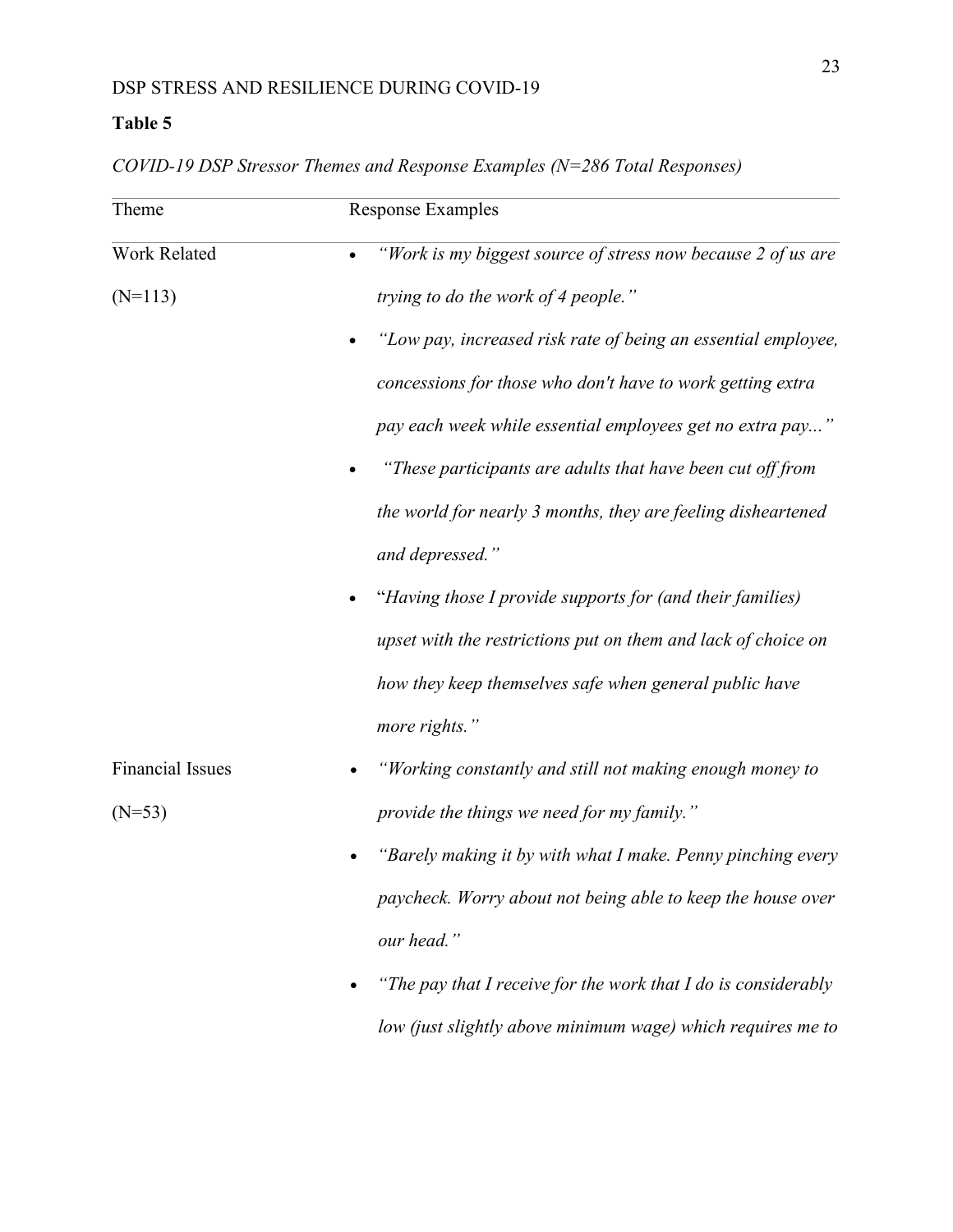*work in excess of 70 hours weekly along with a side business to live comfortably."*

| Family/Home/Personal            | "Worried about parents, that they could get COVID and       |
|---------------------------------|-------------------------------------------------------------|
| Life                            | would not bounce back due to their health."                 |
| $(N=70)$                        | "Just getting out of college and being alone as an adult."  |
|                                 | "Raising an infant child during pandemic and shutdowns."    |
| Specific COVID-19               | "Not knowing if I have the disease and am unknowingly       |
| Concerns                        | giving it to my client."                                    |
| $(N=48)$                        | "When the neurotypical population is allowed to wear masks  |
|                                 | and go out into the community, our disabled/atypical        |
|                                 | population is told to stay inside creating two classes of   |
|                                 | people."                                                    |
|                                 | "Not knowing how COVID will affect the people I care for    |
|                                 | and how it will change how I'm able to care for them."      |
| <b>Personal Health Concerns</b> | "Only stressor is my pregnancy. My pregnancy has been       |
| $(N=11)$                        | more on the rough side. My job can be stressful, but I give |
|                                 | 100% so I believe a positive attitude carries me far."      |
| <b>Educational Concerns</b>     | "Having four children and not knowing how school will pan   |
| $(N=16)$                        | out as far as brick-and-mortar school."                     |
| Racial Tension/Division         | "The fact that my mother works in an area that rioting is   |
| $(N=7)$                         | happening."                                                 |